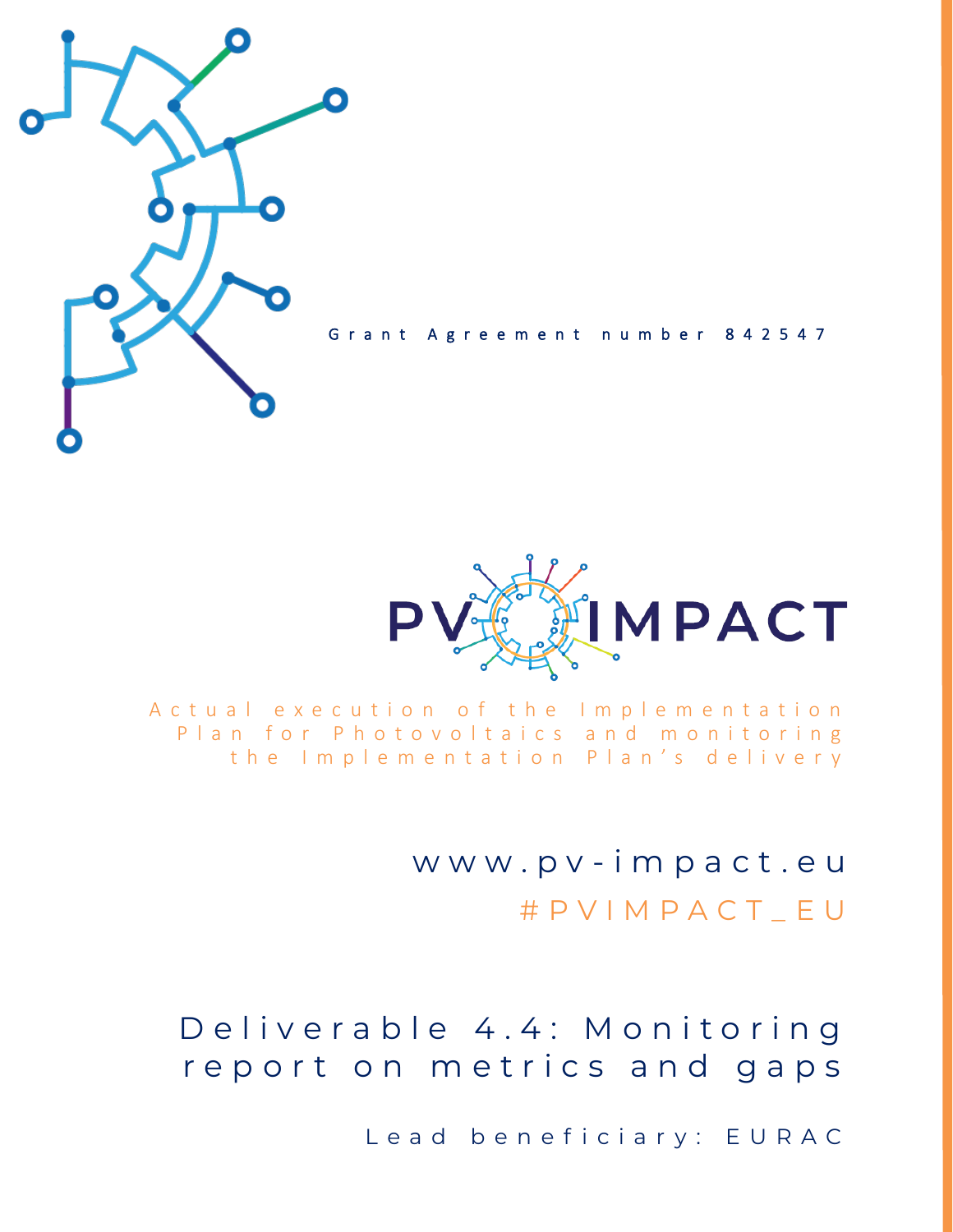

### D is claimer of warranties



This project has received funding from the European Union's Horizon 2020 research and innovation programme under grant agreement No 842547. The sole responsibility for the content of this publication lies with the authors. It does not necessarily reflect the opinion of the European Commission. The European Commission is not responsible for any use that may be made of the information contained therein.

### A b o u t P V I M P A C T

PV IMPACT will try out a variety of approaches to stimulate PV research, development and innovation initiatives in Europe. The first part of the project will focus on inviting companies to matchmaking events so they can find partners with whom to work on future projects under EU and/or national funding schemes. The project will also target two specific industrial companies: ENEL Green Power and Photowatt. Another important part of the project will be to monitor progress in PV. Data will be collected on public spending in the EU, on private spending, on the kinds of projects being funded and on the overall performance of PV technology. Forecasts for future spending will be made according to various scenarios. The project will track whether improvements in the performance of technology are keeping pace with expectations and will make recommendations to European funding authorities.

### P V I M P A C T P a r t n e r s



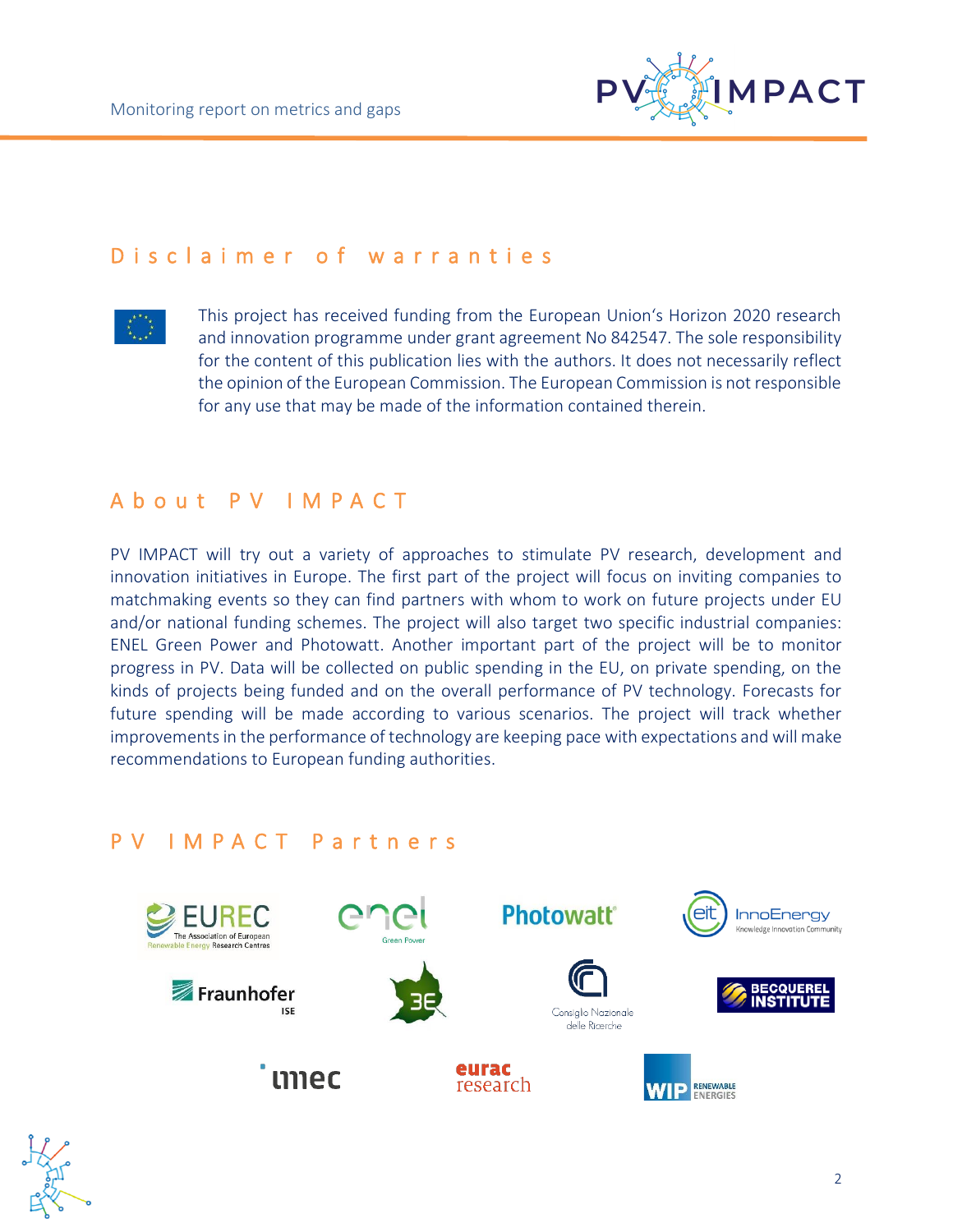

### Document information

| <b>Title</b>        | Monitoring report on metrics and gaps |
|---------------------|---------------------------------------|
| Lead author/s       | David Moser (EURAC)                   |
| <b>Contributors</b> |                                       |

#### Document history

| <b>Date</b> | <b>Revision</b> | Prepared by  | Approved by  | <b>Description &amp; status</b>             |
|-------------|-----------------|--------------|--------------|---------------------------------------------|
| 20/03/2020  |                 | <b>EURAC</b> |              | First draft                                 |
| 31/03/2020  |                 | <b>EURAC</b> | <b>EUREC</b> | 1 <sup>st</sup> intermediate report - final |
| 1/06/2021   | 3               | <b>EURAC</b> | <b>EUREC</b> | 2 <sup>nd</sup> intermediate report - final |
| 21/03/2022  | $\overline{4}$  | <b>EURAC</b> | <b>EUREC</b> | Final report                                |

### Dissemination level

| PU        | <b>Public</b>                                                                                   |  |
|-----------|-------------------------------------------------------------------------------------------------|--|
| <b>RE</b> | Restricted to a group specified by the Consortium (including the<br><b>Commission Services)</b> |  |
| CO        | Confidential, only for members of the consortium (including the<br><b>Commission Services)</b>  |  |

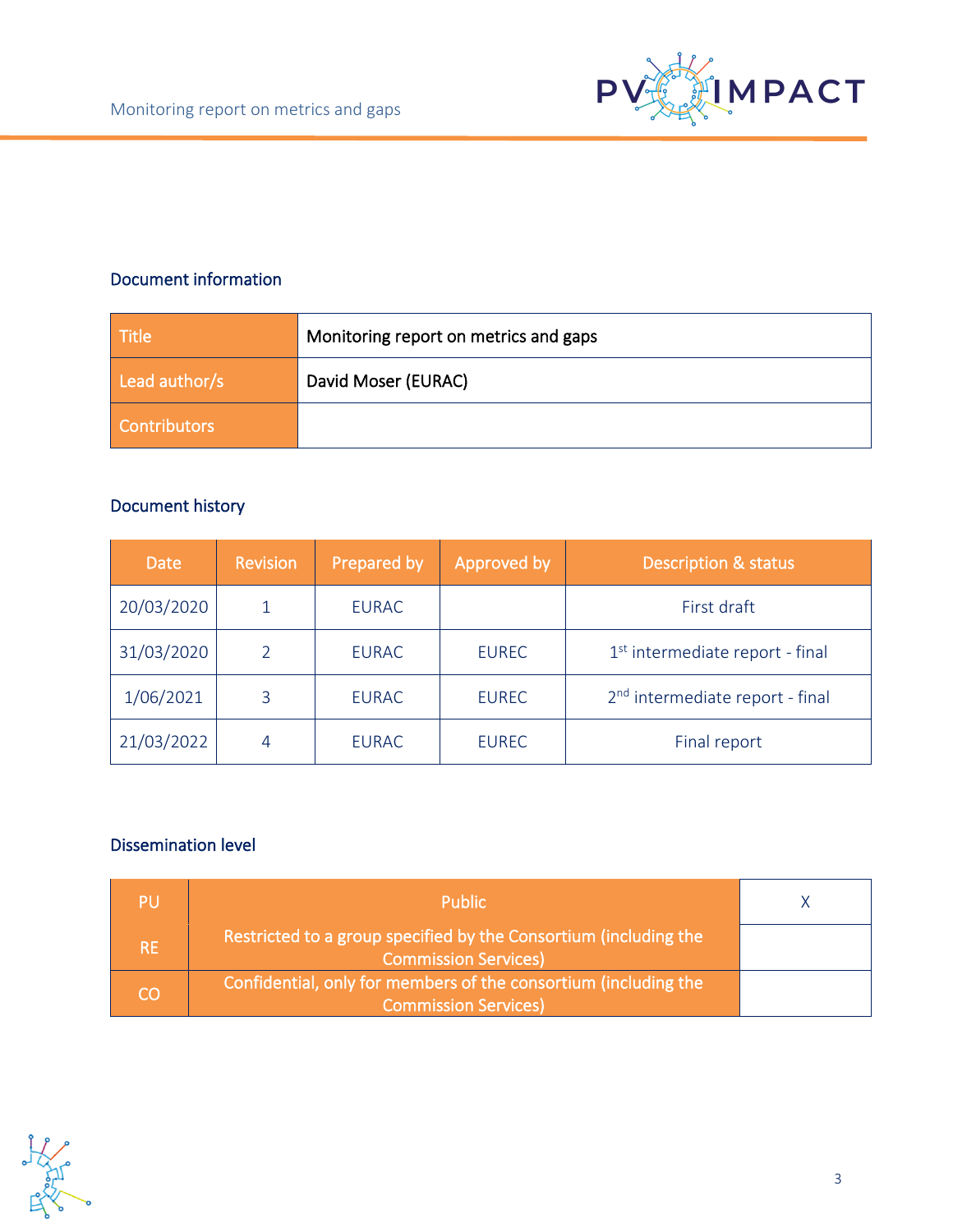

# Table of contents

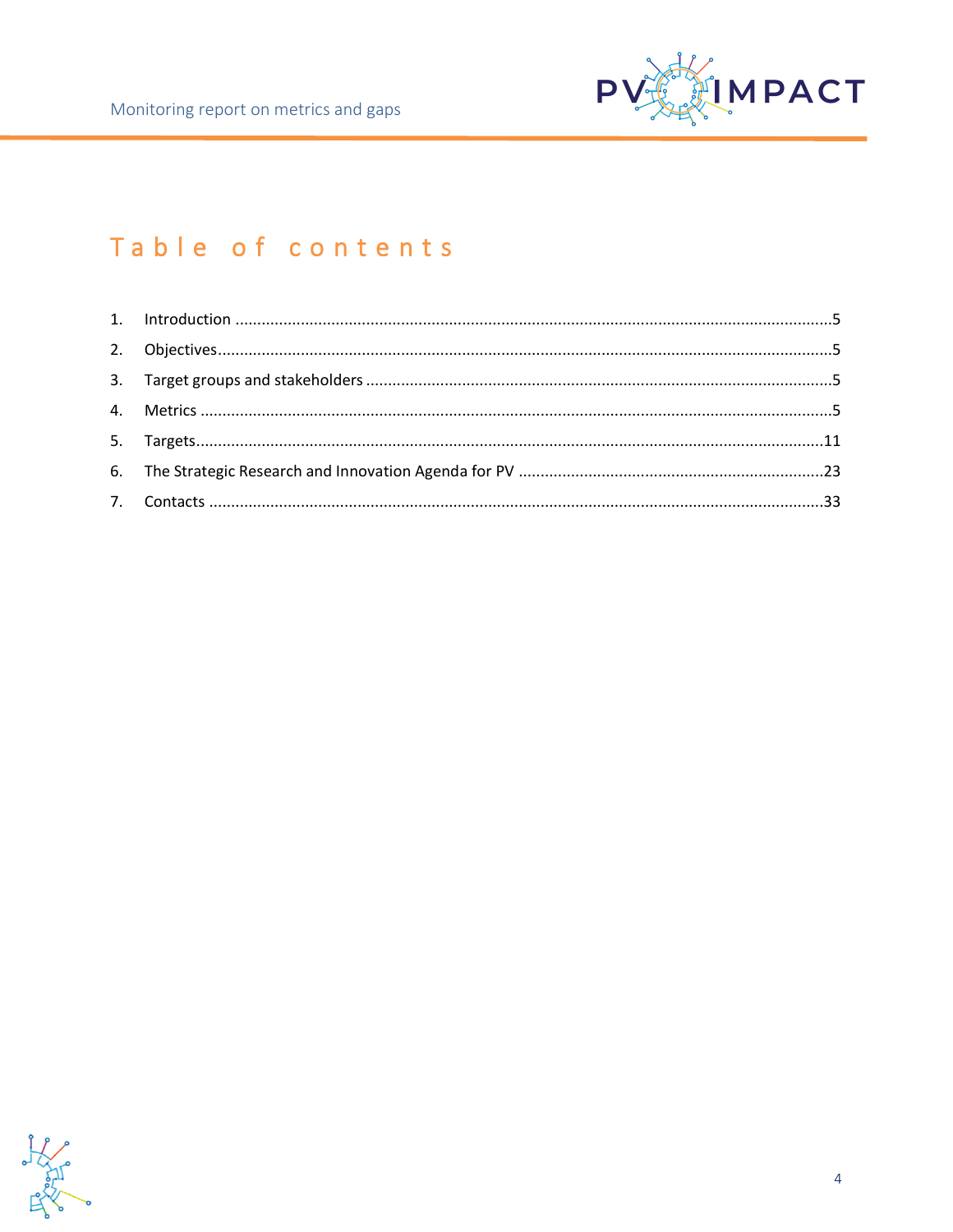

# <span id="page-4-0"></span>1. Introduction

This deliverable is an integral part of Work Package 4, which focuses on Monitoring of R&I activities for the execution of the SET Plan Implementation Plan-PV and aims to generate the knowledge on the status of the SET Plan targets. Specifically, this deliverable reflects activities in Task 4.4, which focuse on Monitoring metrics on the state of PV technology. The IWG-PV has set the overall metrics for technology and economic performance that are to be monitored within the PV Implementation Plan. The role of PV IMPACT is to monitor the research being done in PV sector and provide feedback on the chosen metrics as well as defining additional detailed metrics as appropriate. This includes looking at the ability of PV sector to meet the targets of the Declaration of Intent, reviewing its relevance to Implan, and, where possible, at the position of technology made-in-Europe in these KPIs. Progress in Europe will be distinguished, where possible, from progress made worldwide.

# <span id="page-4-1"></span>2 . O b j e c t i v e s

- To support the IWG in choosing the appropriate metrics for the 6 activities included in the PV Implementation Plan
- To monitor the progress in reaching the set targets for the metrics
- To suggest more detailed metrics if needed

# <span id="page-4-2"></span>3. Target groups and stakeholders

The main target group is the Implementation Working Group (IWG-PV). The EU ETIP-PV has been constantly addressed also to receive feedback. Since early 2021, EURAC, EUREC, BI and WIP had monthly meetings with the IWG-PV Secretariat.

# <span id="page-4-3"></span>4 . M e t r i c s

The IWG and PV Impact are in contact to provide the needed support in the definition of the metrics and indicators. A dedicated meeting was held in Brussels on the 10<sup>th</sup> of October 2019 and the main outcome was the following:

*Table 1: Table as received from IWG with suggested metrics*

|           | <b>IP Activity</b> | Dol - key-words | IP - suggested monitoring<br>mechanism |
|-----------|--------------------|-----------------|----------------------------------------|
| <b>No</b> | <b>Activity</b>    |                 |                                        |

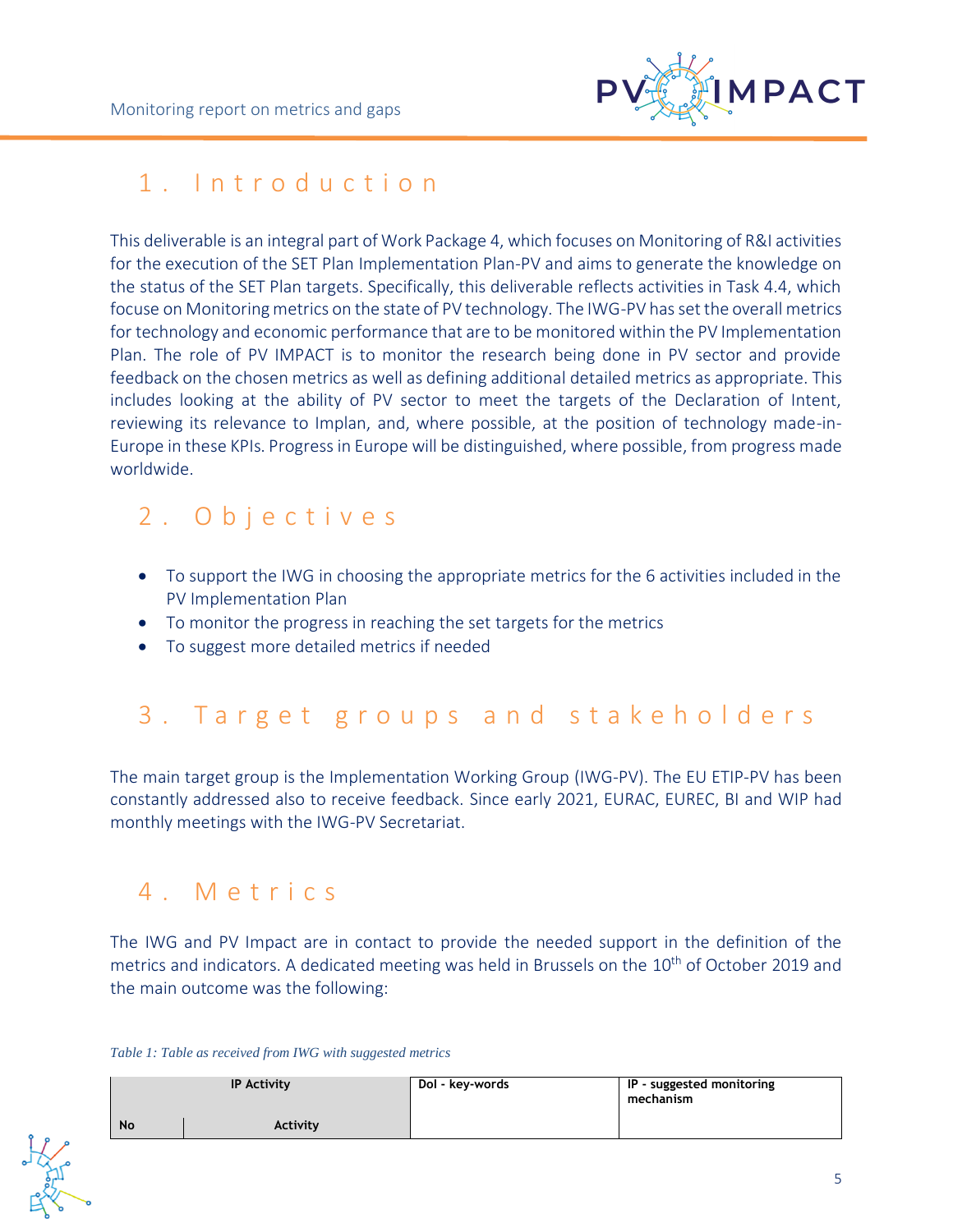

|              | PV for BIPV and similar applications                                    | decrease additional cost for BIPV's<br>main applications                                         | market size and application prices<br>for integrated PV at the start (2017)<br>and finish (2020) for each PMC<br>(product market combination),<br>estimated added surface otherwise<br>unused for PV, cost reduction of<br>integrated PV solution by square<br>meter |
|--------------|-------------------------------------------------------------------------|--------------------------------------------------------------------------------------------------|----------------------------------------------------------------------------------------------------------------------------------------------------------------------------------------------------------------------------------------------------------------------|
| $\mathbf{2}$ | Technologies for silicon solar cells<br>and modules with higher quality | increase PV module efficiency,<br>further enhancement of lifetime,<br>quality and sustainability | increase cell efficiency in industrial<br>environment, as well as module<br>efficiency and module lifetime                                                                                                                                                           |
| 3            | New Technologies & Materials                                            | increase PV module efficiency,<br>further enhancement of lifetime,<br>quality and sustainability | increase efficiency targets above<br>limits of existing individual PV<br>technologies                                                                                                                                                                                |
| 4            | Operation and diagnosis of<br>photovoltaic plants                       | $\cdot$ .                                                                                        | on PV plant level, achieve common<br>annual performance ratio (PR)                                                                                                                                                                                                   |
| 5            | Manufacturing technologies                                              | increase PV module efficiency,<br>further enhancement of lifetime,<br>quality and sustainability | reduction of the module<br>manufacturing cost (of ownership;<br>CoO) by reducing equipment<br>(CAPEX) and material cost (BOM)                                                                                                                                        |
| 6            | Cross-sectoral research at lower<br>TRL                                 | $\cdot$ .                                                                                        | number of collaborations of national<br>labs and resulting co-operations<br>with industry                                                                                                                                                                            |

#### *Table 2: Comments provided to IWG and level of support to monitor metrics*

| N<br>$\bullet$ | <b>PV IMPACT</b><br>support   | <b>General</b><br><b>Comments</b><br><b>PV IMPACT</b><br><b>August/Septe</b><br>mber 2019 | <b>Comments</b><br>meeting IWG/PV<br><b>IMPACT</b><br>10 <sup>th</sup> October<br>2019 | <b>lead</b>   | <b>Update 02/2020</b>                                             |
|----------------|-------------------------------|-------------------------------------------------------------------------------------------|----------------------------------------------------------------------------------------|---------------|-------------------------------------------------------------------|
| $\overline{1}$ | access to                     | Data in                                                                                   | Cross check                                                                            | <b>EURAC</b>  | No updates                                                        |
|                | country data                  | available                                                                                 | market values                                                                          |               |                                                                   |
|                |                               | market reports                                                                            | from industry and                                                                      |               |                                                                   |
|                |                               | is<br>questionable,                                                                       | from countries /<br>differentiate                                                      |               |                                                                   |
|                |                               | with limited to                                                                           | between                                                                                |               |                                                                   |
|                |                               | no vision on                                                                              | applications                                                                           |               |                                                                   |
|                |                               | the                                                                                       |                                                                                        |               |                                                                   |
|                |                               | methodology                                                                               |                                                                                        |               |                                                                   |
|                |                               | and the                                                                                   |                                                                                        |               |                                                                   |
|                |                               | sources.                                                                                  |                                                                                        |               |                                                                   |
| $\overline{2}$ | <b>Enel Green</b>             |                                                                                           | Lifetime. How are                                                                      | Process in // | 24.63% record cell level EGP.                                     |
|                | <b>Power</b> and<br>Photowatt |                                                                                           | we going to<br>measure it? /                                                           | $IWG + PV$    | At module<br>level<br>the<br>record                               |
|                | efficiency                    |                                                                                           | Global benchmark                                                                       | Impact        | efficiency EGP obtained is 393W<br>even if they obtained some new |
|                | values.                       |                                                                                           | and EU                                                                                 |               | result above 400W using M2 wafers.                                |
|                | <b>Get in contact</b>         |                                                                                           | benchmark /                                                                            |               | An extrapolation to new standards                                 |
|                | with smaller                  |                                                                                           | include also other                                                                     |               | for wafers EGP can consider for the                               |
|                | manufacturers                 |                                                                                           | technologies (2b)                                                                      |               | near future for M6 wafer 440W                                     |
|                | through                       |                                                                                           | / should we                                                                            |               | (using 393 as reference) and for M12                              |
|                | surveys (also                 |                                                                                           | include other                                                                          |               | $(150 \text{ slice of } 1/3 \text{ of } M12 \text{ wafers})$ up   |
|                | consider thin                 |                                                                                           | parameters such                                                                        |               | to 500W (always using 393 as                                      |
|                | film                          |                                                                                           | as LCA?                                                                                |               | reference).                                                       |

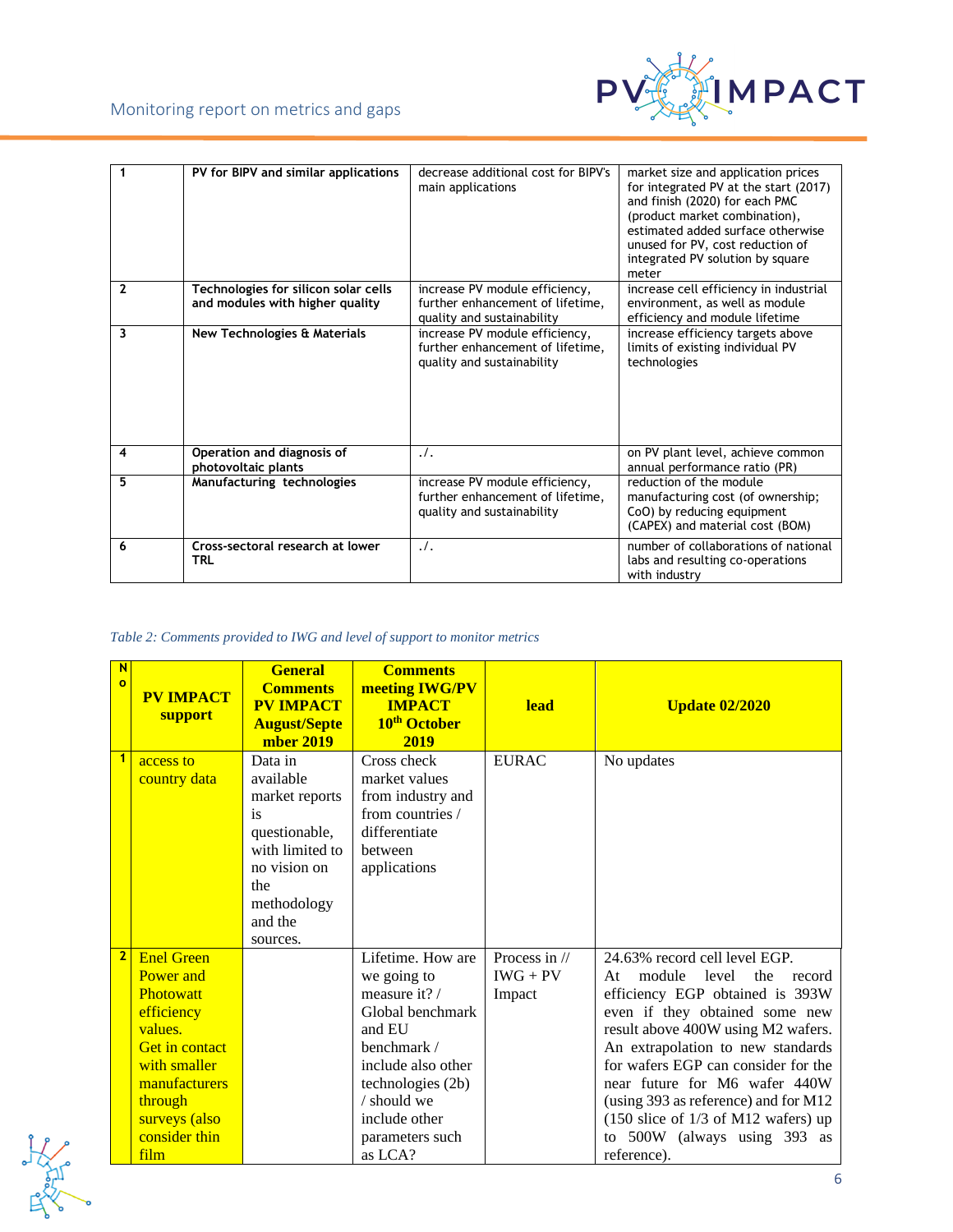

|                 | technologies),<br>manufacturers<br>in IWG.                                                                                                                                                                                                                    |                                                                                |                | Concerning Photowatt, the current<br>maximum efficiency (available on<br>datasheets):<br>- On 60 (120 half cells) modules :<br>315 Wp<br>- On 72 (144 half cells) modules :<br>380 Wp.<br>This<br>corresponds<br>to<br>an<br>area<br>efficiency of around 190 Wc/m <sup>2</sup> . |
|-----------------|---------------------------------------------------------------------------------------------------------------------------------------------------------------------------------------------------------------------------------------------------------------|--------------------------------------------------------------------------------|----------------|-----------------------------------------------------------------------------------------------------------------------------------------------------------------------------------------------------------------------------------------------------------------------------------|
| 3 <sup>1</sup>  | <b>Support from</b><br><b>ISE and IMEC</b><br>to map this<br>target R&D<br>center well<br>known for<br>record high<br>efficiency in<br>specific<br>technologies                                                                                               | OK. EERA will<br>help                                                          | <b>EERA-PV</b> | No updates                                                                                                                                                                                                                                                                        |
| $\vert 4 \vert$ | <b>Report from</b><br>3E on<br>increasing PR<br>from their<br>dataset.<br><b>EURAC</b> in<br>Task 13 and<br>PEARL PV.<br><b>Roadmap to</b><br>increase PR?<br>Ask 3E,<br>provide<br>indication PR<br>in portfolio.<br>Task13<br>database of PR<br>performance | <b>EURAC</b> will try<br>to run statistical<br>analysis. We have<br>some plots | <b>EURAC</b>   | Plots from T13 are available. We<br>are trying to get similar plots from<br>other initiatives.<br>3E is willing to support this activity<br>by providing plots from their<br>portfolio of monitored systems                                                                       |

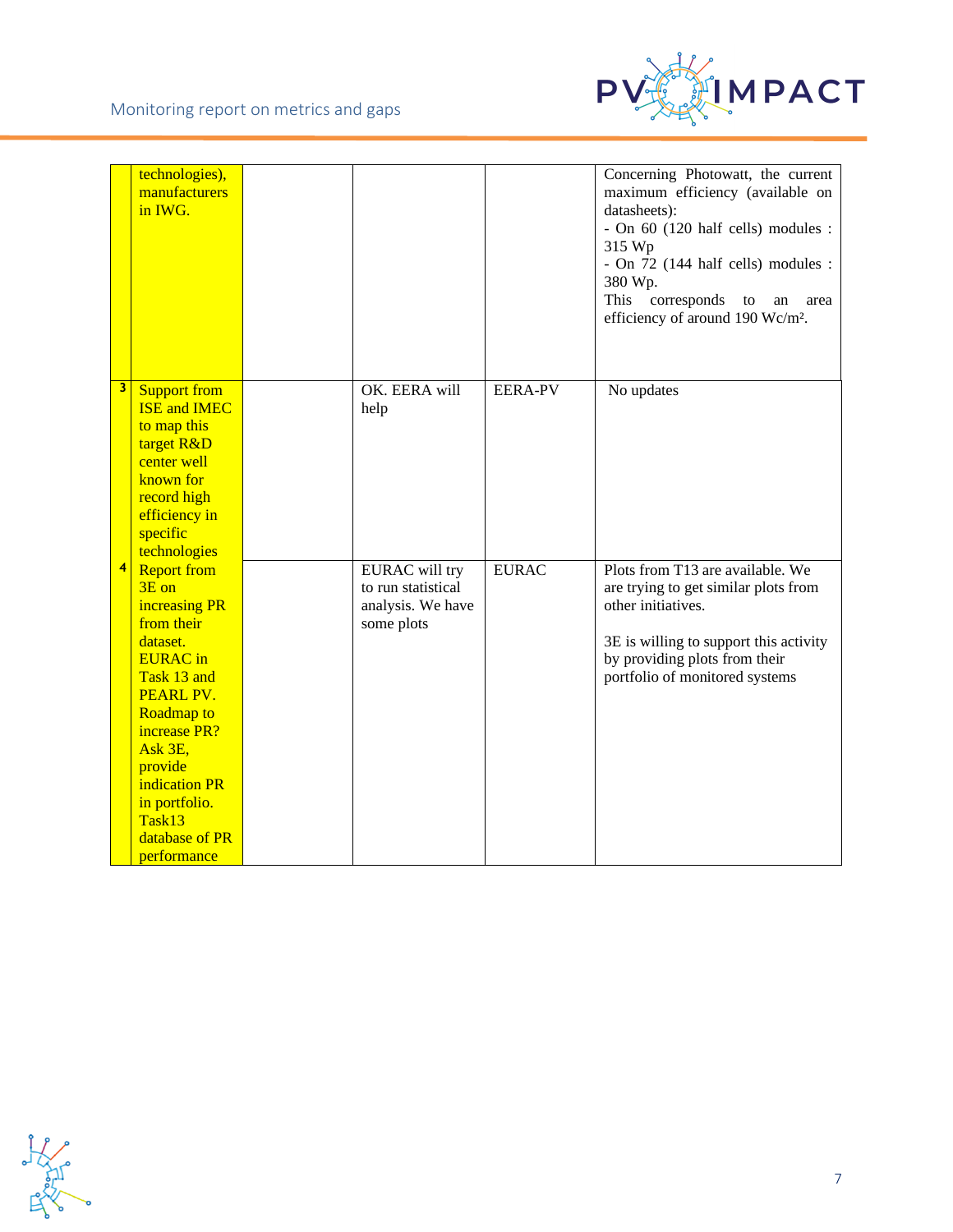#### Monitoring report on metrics and gaps



| $5\phantom{a}$<br>As for<br><b>ITRPV</b> defines<br>activities 2 |  |
|------------------------------------------------------------------|--|
|                                                                  |  |
|                                                                  |  |
| and 3, it would<br>these numbers                                 |  |
| make sense to<br>in a clear way                                  |  |
| cover cells in<br>(10.10.19).                                    |  |
| <b>Only Silicon /</b><br>addition to                             |  |
| <b>CIGS will</b><br>modules. We                                  |  |
| have to be<br>could even                                         |  |
| done directly<br>consider wafer                                  |  |
| with selected<br>manufacturing                                   |  |
| manufacturers<br>, which remain                                  |  |
| at the core of                                                   |  |
| the value                                                        |  |
| chain. As long                                                   |  |
| as the                                                           |  |
| production of                                                    |  |
| wafers is out                                                    |  |
| of the hand of                                                   |  |
| EU                                                               |  |
| manufacturers,                                                   |  |
| competitivene                                                    |  |
| ss of final                                                      |  |
| products can                                                     |  |
| be threatened.                                                   |  |
| This would                                                       |  |
| even make                                                        |  |
| more sense if                                                    |  |
| we decide to                                                     |  |
| include                                                          |  |
| "environmenta                                                    |  |
| 1 footprint"                                                     |  |
| aspects. Also,                                                   |  |
| we agree that                                                    |  |
| it would make                                                    |  |
| sense to focus                                                   |  |
| on the                                                           |  |
| situation of                                                     |  |
| EU-made                                                          |  |
| products, and                                                    |  |
| to establish an                                                  |  |
| international                                                    |  |
| benchmark for                                                    |  |
| comparison                                                       |  |

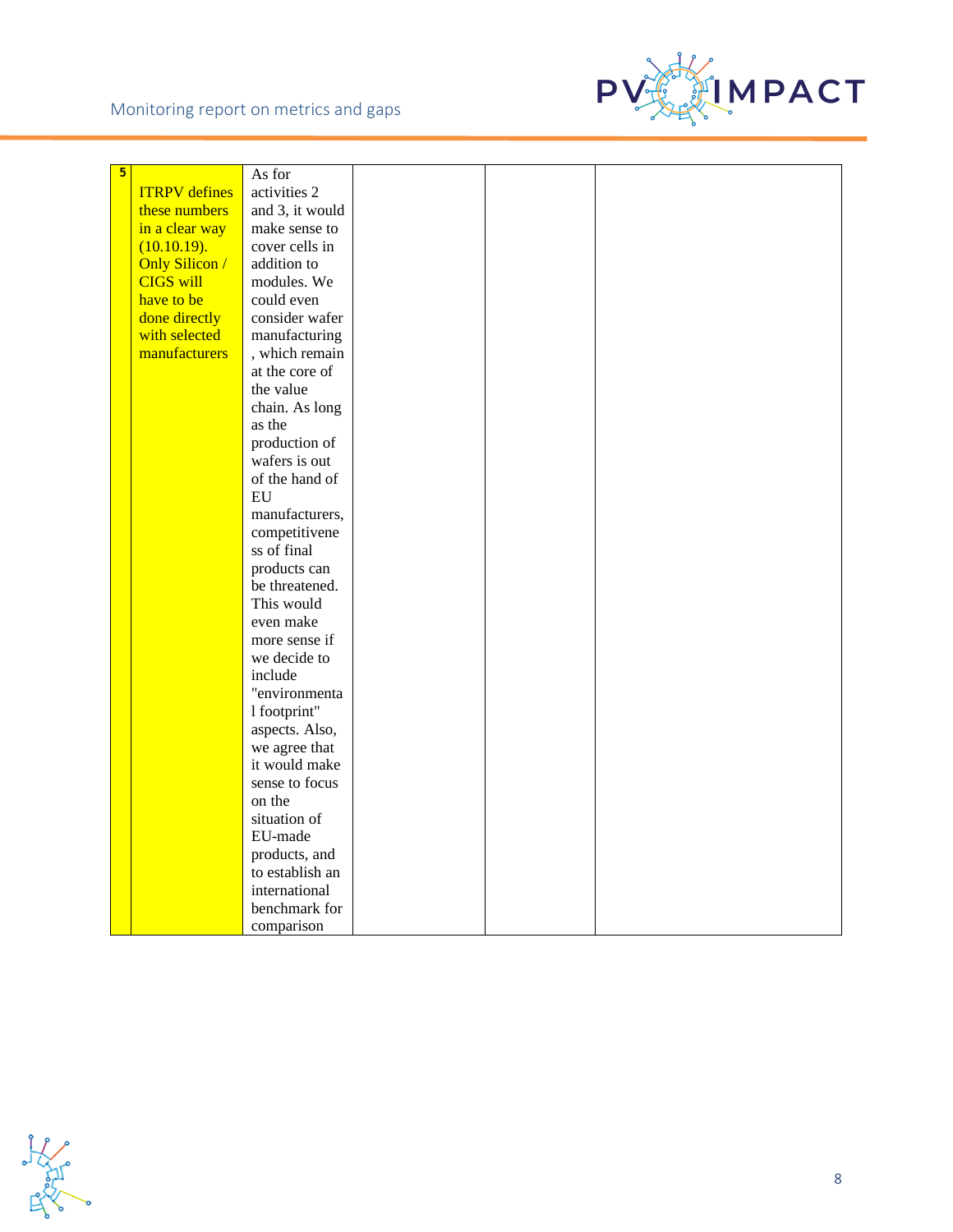

| $\begin{array}{ c c c }\hline \mathbf{6} \end{array}$ | this could     |  |  |
|-------------------------------------------------------|----------------|--|--|
|                                                       | come out as    |  |  |
|                                                       | output of T4.2 |  |  |
|                                                       | look at        |  |  |
|                                                       | literature,    |  |  |
|                                                       | authors to     |  |  |
|                                                       | show           |  |  |
|                                                       | collaboration  |  |  |
|                                                       | between        |  |  |
|                                                       | centres and    |  |  |
|                                                       | industry       |  |  |
|                                                       | (10.10.19)     |  |  |
|                                                       |                |  |  |

During 2020, PV IMPACT received further comments from the ETIP-PV and PV IMPACT consortium members and are here summarised. The authors of the comments are kept anonymous. No comments were provided for IP5 (Manufacturing technologies).

| Table 3: comments received from the iterations between ETIP-PV and PV IMPACT for the various activities of the |  |  |
|----------------------------------------------------------------------------------------------------------------|--|--|
| <i>implementation plan</i>                                                                                     |  |  |

| <b>IP 1 BIPV Comments 2020</b> |                                         |                                        |  |  |
|--------------------------------|-----------------------------------------|----------------------------------------|--|--|
| Comment                        | <b>Suggested KPI</b>                    | General comment                        |  |  |
|                                |                                         | Distinguish between well-defined       |  |  |
|                                | Cost reduction and market size increase | different product types to make it     |  |  |
|                                |                                         | easier to get an overview and to see   |  |  |
|                                |                                         | trends in specific market segments     |  |  |
|                                |                                         | Distinguish between prices and         |  |  |
|                                | PV for BIPV and similar applications    | costs. Cost reduction = Price in the   |  |  |
|                                |                                         | market reduction                       |  |  |
|                                |                                         | Use public reports of recent projects  |  |  |
| 3                              | Access to country data                  | on BIPV focused on cost reduction,     |  |  |
|                                |                                         | e.g. BIPVBOOST.                        |  |  |
|                                |                                         | We may need to define (different)      |  |  |
|                                |                                         | categories in BIPV to usefully         |  |  |
| 4                              | Market based on BIPV categories         | quantify cost (differences) as well as |  |  |
|                                |                                         | volume added. E.g. Integrated roofs    |  |  |
|                                |                                         | of family houses, office facades, etc. |  |  |

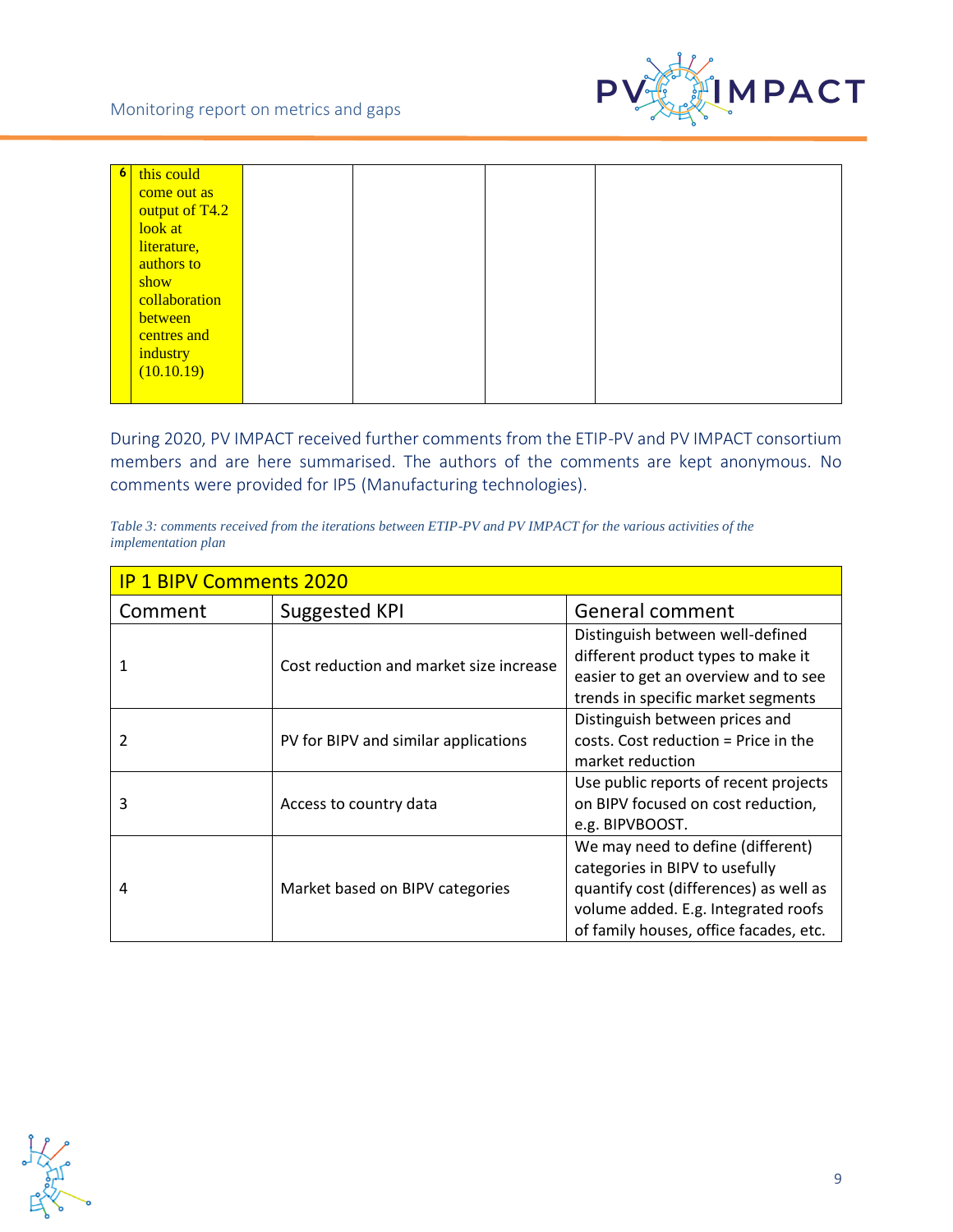

| <b>IP 2 Si cells and modules Comments 2020</b> |                                                                            |                                                                                                                                                                                                                                                                                                                                           |  |  |
|------------------------------------------------|----------------------------------------------------------------------------|-------------------------------------------------------------------------------------------------------------------------------------------------------------------------------------------------------------------------------------------------------------------------------------------------------------------------------------------|--|--|
| Comment                                        | Suggested KPI                                                              | General comment                                                                                                                                                                                                                                                                                                                           |  |  |
| 1                                              | Lifetime warranty provided by module<br>producers                          |                                                                                                                                                                                                                                                                                                                                           |  |  |
| 2                                              | Average module efficiency being sold                                       | Although the target is to increase<br>cell and module efficiency, I do not<br>know if we have to monitor cell<br>efficiency separately since in the end<br>the module is the final product.<br>Module efficiency will also benefit<br>from higher cell efficiencies.                                                                      |  |  |
| 3                                              | Lifetime, efficiency (cell and module)                                     | ITRPV could be a good input                                                                                                                                                                                                                                                                                                               |  |  |
| 4                                              | Values of LCA, EPBT, Lifetime, etc<br>taken from updated literature review | Difficult to make general statements<br>on proven lifetimes, especially for<br>relatvely new technologies.<br>Warrantees given my be an<br>indicator. LCA is even more complex<br>for a monitoring effort. Perhaps an<br>annual literature review of EPBT,<br>eco-design, etc. is useful. Many data<br>required are company-confidential. |  |  |

| <b>IP 3 New technologies Comments 2020</b> |                                                                                                                                   |                                                                                                                                                                                                                                                                                                                                                                                                                                            |  |  |
|--------------------------------------------|-----------------------------------------------------------------------------------------------------------------------------------|--------------------------------------------------------------------------------------------------------------------------------------------------------------------------------------------------------------------------------------------------------------------------------------------------------------------------------------------------------------------------------------------------------------------------------------------|--|--|
| Comment                                    | Suggested KPI                                                                                                                     | General comment                                                                                                                                                                                                                                                                                                                                                                                                                            |  |  |
|                                            | Record efficiencies of novel<br>technologies as a function of area                                                                | e.g. 2T, 4T tandems, perovskite<br>monojunction cells,                                                                                                                                                                                                                                                                                                                                                                                     |  |  |
| 2                                          | Record efficiency of novel<br>technologies<br>Accelerated lifetime testing results<br>from literature review regularly<br>updated | KPIs must be chosen to allow for<br>comparison. E.g. (lab/pilot<br>production) efficiencies of<br>perovskites, hybrid tandems, etc.<br>and larger areas (submodules,<br>prototype modules, etc.), should be<br>monitored separately and not<br>compared with commercial Si or TF<br>modules.<br>Concerning lifetime, etc.: make a<br>regular literature review and<br>overview of e.g. accelerated lifetime<br>test results, for instance. |  |  |

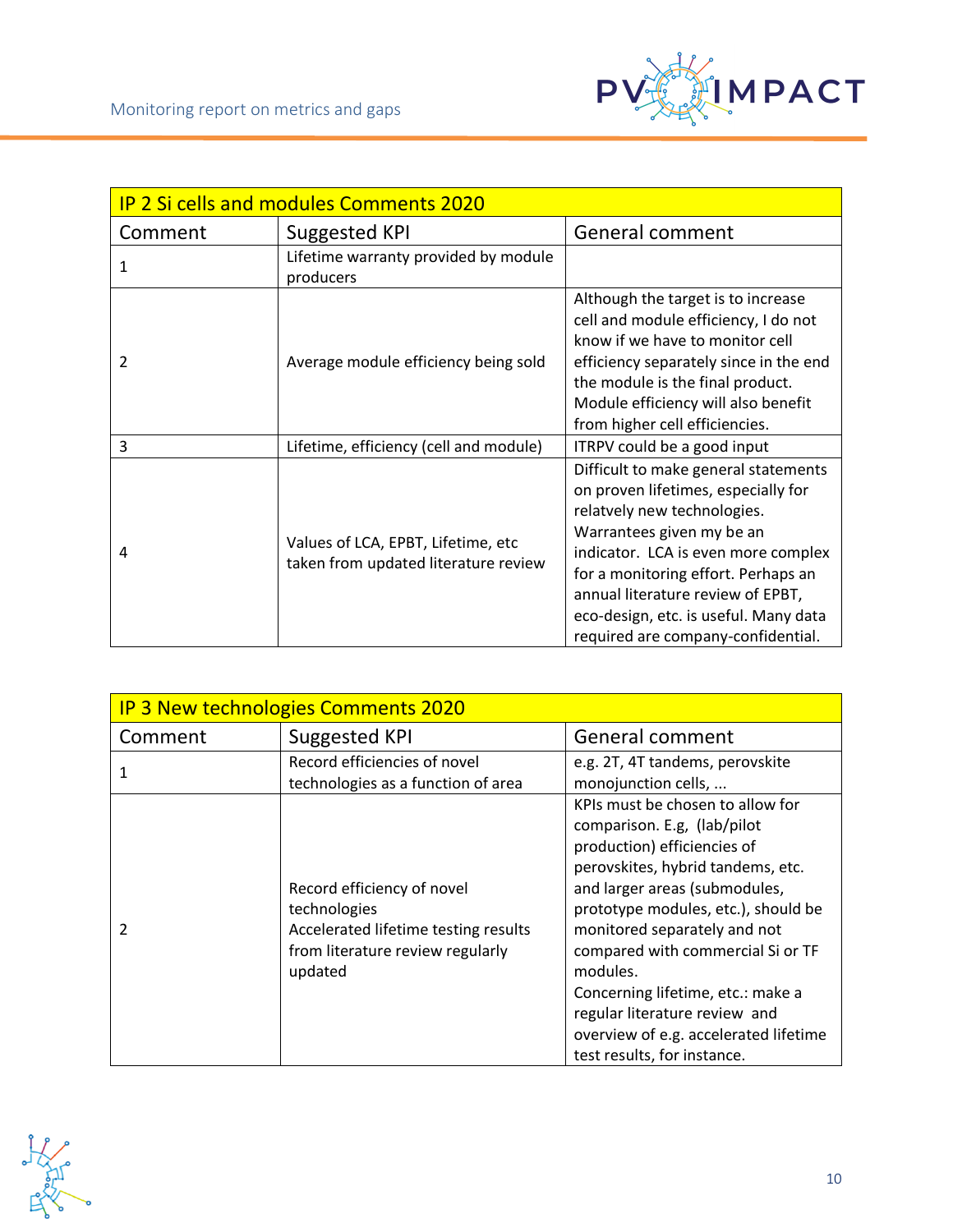

| <b>IP 4 Operation and Diagnosis Comments 2020</b> |                                                                               |                                                                                                                                                                                                                     |  |  |
|---------------------------------------------------|-------------------------------------------------------------------------------|---------------------------------------------------------------------------------------------------------------------------------------------------------------------------------------------------------------------|--|--|
| Comment                                           | Suggested KPI                                                                 | General comment                                                                                                                                                                                                     |  |  |
| 1                                                 | Performance Loss Rate                                                         | Performance Loss Rate reported in<br>the literature for various systems<br>(not only depending on modules) in<br>various climates                                                                                   |  |  |
| $\mathfrak{p}$                                    | PV Plant unavailability                                                       | Values provided by O&M portfolio<br>holders or providers of monitoring<br>solutions                                                                                                                                 |  |  |
| 3                                                 | WACC (bankability)                                                            | Lower WACC due to improved O&M,<br>especially in large-scale PV plants                                                                                                                                              |  |  |
| 4                                                 | Average Specific Yield per<br>technology, climate and system<br>configuration | In addition to performance ratio,<br>specific yield (kWh/kWp per year)<br>should be included, especially since<br>bifacial and various tracking designs<br>and concepts are now rapidly gaining<br>market interest. |  |  |

| <b>IP 6 Cross sectoral low TRL Comments 2020</b> |                                                      |                                                                                                                                                                                                                                      |  |
|--------------------------------------------------|------------------------------------------------------|--------------------------------------------------------------------------------------------------------------------------------------------------------------------------------------------------------------------------------------|--|
| Comment                                          | Suggested KPI                                        | General comment                                                                                                                                                                                                                      |  |
|                                                  | Number of publications from                          |                                                                                                                                                                                                                                      |  |
|                                                  | European researchers on Low TRL PV<br>related topics | Will be very difficult to obtain                                                                                                                                                                                                     |  |
|                                                  | Identify 3 case studies per year                     | Regularly collect e.g. 3 exemplary<br>cases/ success stories of such cross-<br>sectoral low-TRL research. One may<br>think of perovskites/ EPKI, novel<br>business models or advanced light<br>management, and many other<br>topics. |  |

# <span id="page-10-0"></span>5 . T a r g e t s

The IWG has set targets for the various KPIs included in the PV Implementation Plan. PV IMPACT collected comments which were added to the table below.

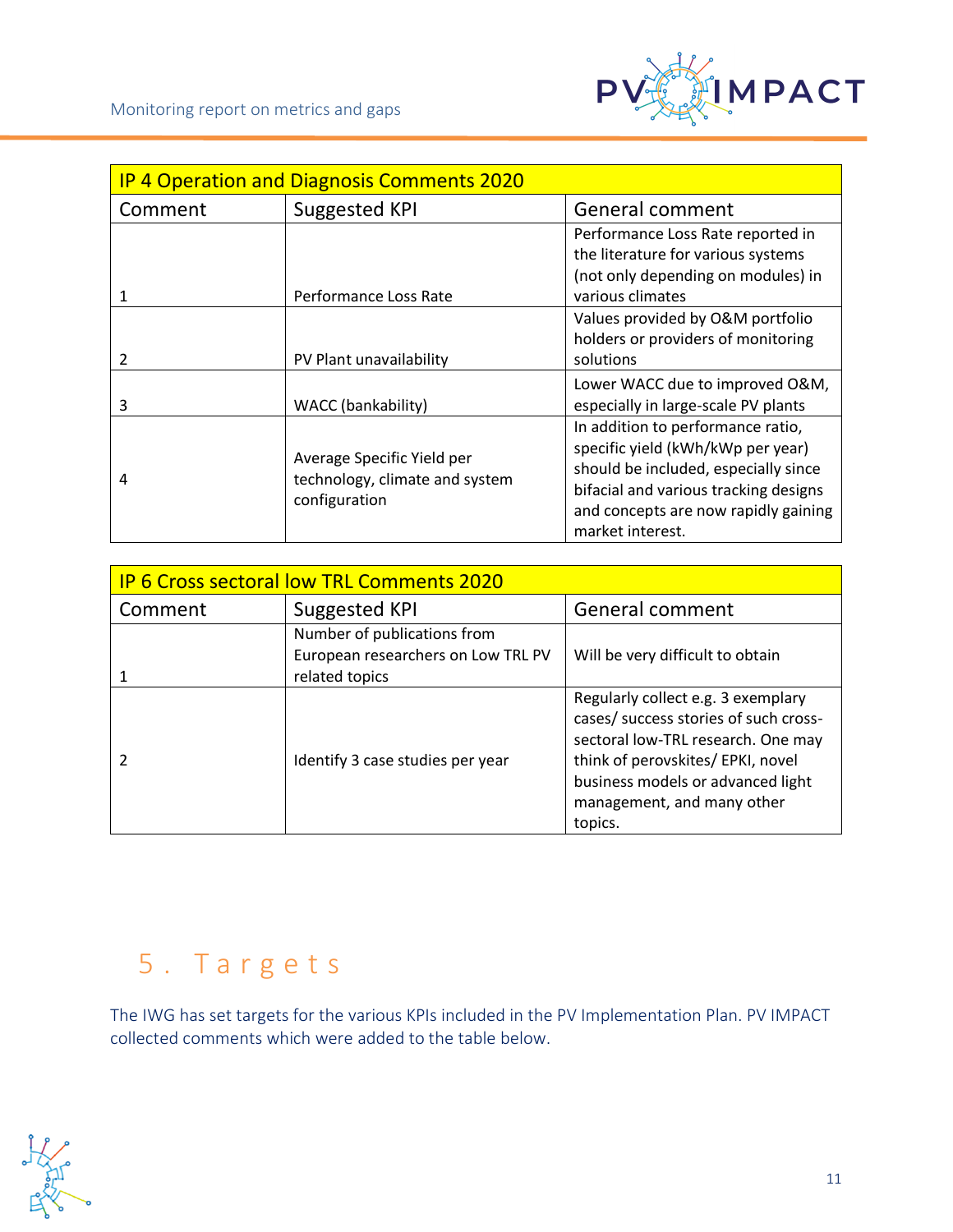*Table 4: Iterations process between IWG, PVIMPACT and ETIP-PV about the 2020 and 2030 targets*

O

 $\bullet$ 

۱

| <b>Statement</b>                                                                       |                                                                                                                                                                                   | <b>IWG Remarks</b>                                                                                                                                                                                                                                                                                                                                                                                                                                                              | <b>Comments PV IMPACT</b>                                                                                                                                                                                                                                                                                                                                                                                                                                                                                                                                                                                                                                                                                                                                                                                                                                                                                                                                                                                                                                                                                                                                                                                                                                                                                                                                                                                                         |
|----------------------------------------------------------------------------------------|-----------------------------------------------------------------------------------------------------------------------------------------------------------------------------------|---------------------------------------------------------------------------------------------------------------------------------------------------------------------------------------------------------------------------------------------------------------------------------------------------------------------------------------------------------------------------------------------------------------------------------------------------------------------------------|-----------------------------------------------------------------------------------------------------------------------------------------------------------------------------------------------------------------------------------------------------------------------------------------------------------------------------------------------------------------------------------------------------------------------------------------------------------------------------------------------------------------------------------------------------------------------------------------------------------------------------------------------------------------------------------------------------------------------------------------------------------------------------------------------------------------------------------------------------------------------------------------------------------------------------------------------------------------------------------------------------------------------------------------------------------------------------------------------------------------------------------------------------------------------------------------------------------------------------------------------------------------------------------------------------------------------------------------------------------------------------------------------------------------------------------|
| <b>Initial Targets</b>                                                                 | <b>Revised Targets</b>                                                                                                                                                            |                                                                                                                                                                                                                                                                                                                                                                                                                                                                                 |                                                                                                                                                                                                                                                                                                                                                                                                                                                                                                                                                                                                                                                                                                                                                                                                                                                                                                                                                                                                                                                                                                                                                                                                                                                                                                                                                                                                                                   |
|                                                                                        |                                                                                                                                                                                   | Major advances in efficiency of established technologies (Crystalline Silicon and Thin Films) and new concepts                                                                                                                                                                                                                                                                                                                                                                  |                                                                                                                                                                                                                                                                                                                                                                                                                                                                                                                                                                                                                                                                                                                                                                                                                                                                                                                                                                                                                                                                                                                                                                                                                                                                                                                                                                                                                                   |
| Increase PV module<br>efficiency by at least 20% by<br>2020 compared to 2015<br>levels | <no changes=""><br/>ETIP-PV comment:<br/>Revision of<br/>efficiency and time<br/>target needed.<br/>Initial target has<br/>been more than-<br/>fulfilled, 2020 has<br/>come.</no> | 2015 the module power for different c-<br>Si cell types (60 cells per module, p-<br>type material - still mostly used<br>material) ranged from 265 to 285 W<br>(see ITRPV April 2015). The ITRPV 2019<br>shows numbers from 280 to 320 W for<br>standard p-type cells thus resulting in<br>an increase of efficiency of 9%.<br>Currently, first 60 cell modules with<br>efficiencies around 355 W are offered<br>(i.e LG 356 W, Trina 355 W); this<br>means an increase of 29%. | The average module efficiency did not increase by 20%, but<br>with the transition to PERC we are seeing already in 2020 high<br>increase. PV IMPACT suggestion is not to reduce the target for<br>2020 now. The target was a bit too ambitious for mainstream<br>modules (although there are modules in the market which goes<br>beyond 20% improvement).<br>Modules with higher efficiency increase are, however, now<br>easily available on the market already and will become<br>standard soon. The upgrade of production lines takes longer<br>than 5 years, in particular taking into account the price<br>competition and limited investment funds of the PV<br>manufacturers in the last five years. Hence 20% in 5 years was<br>really ambitious.<br>24.63% record cell level EGP. At module level the record<br>efficiency EGP obtained is 393W even if they obtained some<br>new result above 400W using M2 wafers. An extrapolation to<br>new standards for wafers EGP can be considered for the near<br>future for M6 wafer 440W (using 393 as reference) and for M12<br>(150 slice of 1/3 of M12 wafers) up to 500W (always using 393<br>as reference).<br>Concerning Photowatt, the current maximum efficiency<br>(available on datasheets):<br>- On 60 (120 half cells) modules : 315 Wp<br>- On 72 (144 half cells) modules : 380 Wp.<br>This corresponds to an area efficiency of around 190 Wc/m <sup>2</sup> . |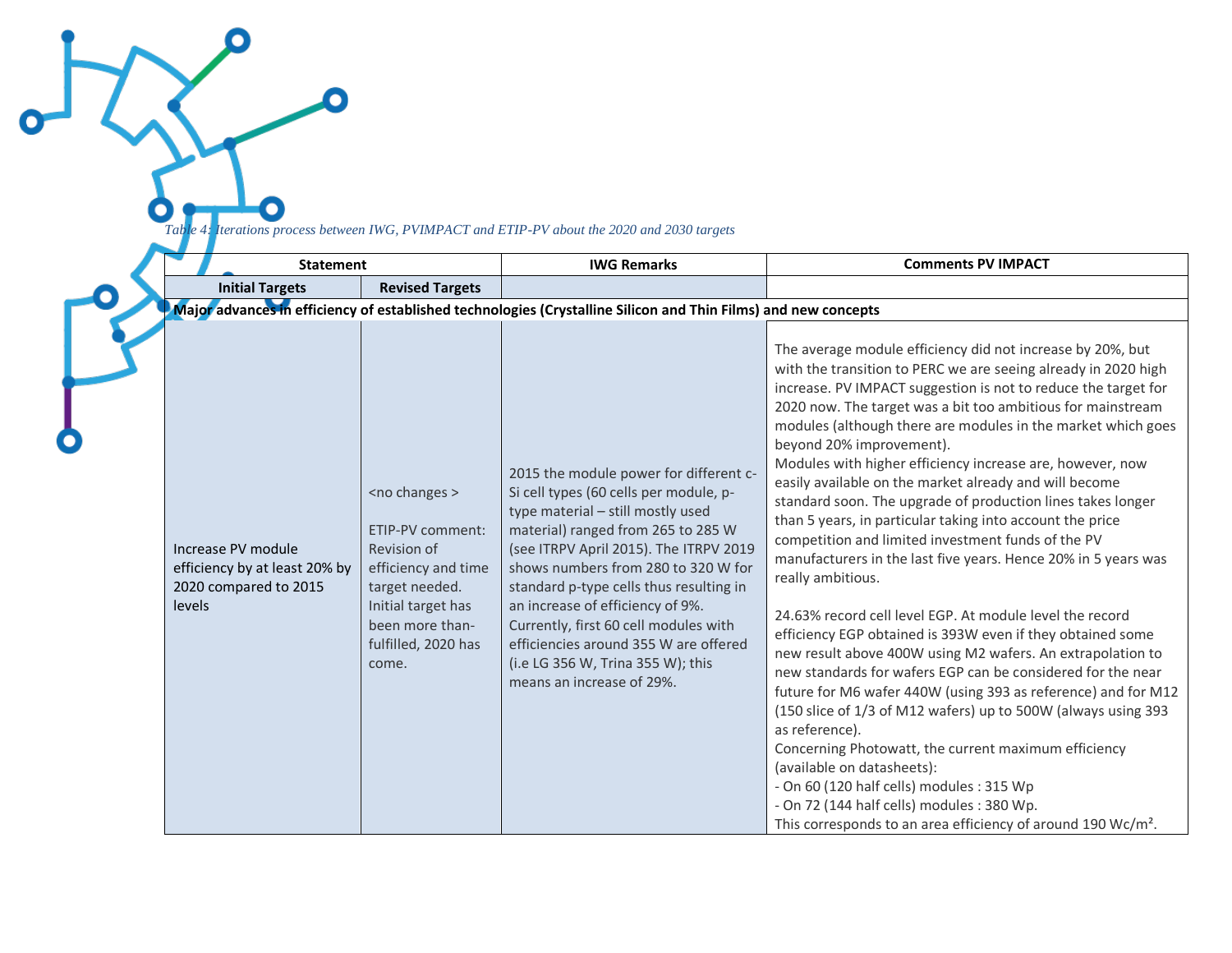

| Increase PV module<br>efficiency by at least 35% by<br>2030 compared to 2015,<br>including with the<br>introduction of novel PV<br>technologies                                                       | <no changes=""><br/>EITP PV: Analysis of<br/>actual and<br/>projected module<br/>efficiency needed,<br/>with 400 W<br/>modules today, the<br/>initial target has<br/>been fulfilled.<br/>Efficiency target of<br/>2030 needs<br/>revision.</no> | For 2030 (see ITRPV 2019 estimates for<br>2029) standard modules of 365 to 375<br>W could be feasible, resulting in a<br>module efficiency increase of 37%. It is<br>suggested to maintain the current<br>target as it states an increase of "at<br>least" 35%. | With respect to the efficiency targets, PV IMPACT agrees to the<br>remarks made for the 2030 target: +35% compared to 2015 is<br>still valid and agrees with the ITRPV.                                                                                                                                                                                                                  |
|-------------------------------------------------------------------------------------------------------------------------------------------------------------------------------------------------------|-------------------------------------------------------------------------------------------------------------------------------------------------------------------------------------------------------------------------------------------------|-----------------------------------------------------------------------------------------------------------------------------------------------------------------------------------------------------------------------------------------------------------------|------------------------------------------------------------------------------------------------------------------------------------------------------------------------------------------------------------------------------------------------------------------------------------------------------------------------------------------------------------------------------------------|
| Reduction of the cost of key technologies                                                                                                                                                             |                                                                                                                                                                                                                                                 |                                                                                                                                                                                                                                                                 |                                                                                                                                                                                                                                                                                                                                                                                          |
| Reduce turn-key system<br>costs by at least 20% by<br>2020 as compared to 2015                                                                                                                        | Reduce turn-key<br>system costs by<br>50% by 2020 as<br>compared to 2015<br>ETIP PV:<br>assessment<br>needed, whether<br>revised target will<br>be fulfilled in 2020.<br>In any case,<br>revision needed<br>(2020 is there).                    | ITRPV 2015 shows system costs for<br>large PV systems > 100 kWp of roughly<br>1.200 US\$/kWp; the 2019 report gives<br>a number of 0.63 US\$/W(DC) for 2019.<br>From this data, a rough estimation of<br>system costs reduction results in 50%.                 | For the turn-key system cost reduction we see a decrease of<br>50% from 2015 to 2020.                                                                                                                                                                                                                                                                                                    |
| Reduce turn-key system<br>costs by at least 50% by<br>2030 compared to 2015<br>with the introduction of<br>novel, potentially very-high-<br>efficiency PV technologies<br>manufactured at large scale | Reduce turn-key<br>system costs by at<br>least 60% by 2030<br>compared to 2015<br>with the<br>introduction of<br>novel, potentially<br>very-high-<br>efficiency PV<br>technologies                                                              | For 2029, ITRPV foresees system prices<br>of 0.45 US\$/W(DC) which would show<br>a reduction by more than 60%<br>compared to 2015                                                                                                                               | For 2030 however, we aim at a cost reduction of 60% compared<br>to 2015, hence only another 10% reduction in 1o year time<br>based on the introduction of novel technology as explicitly<br>stated. This does not seem ambitious enough at all as target for<br>a technology implementation plan for the next 10 years. I think<br>we should aim at least at a 70-75% reduction in 2030. |

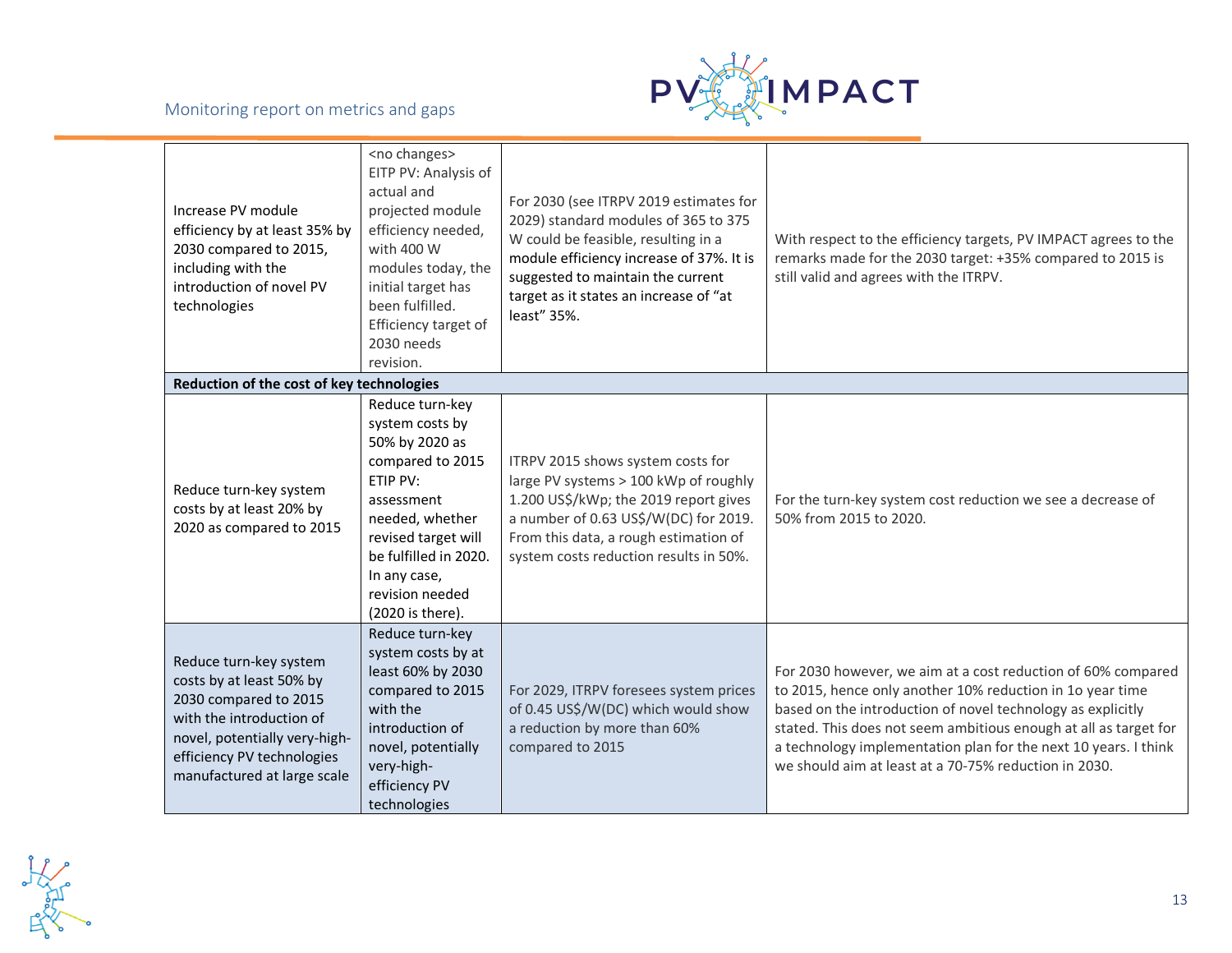#### Monitoring report on metrics and gaps



|                                                                                                                                                                                                  | manufactured at<br>large scale                                                                 |                                                                                                                                                                                                                                       |                                                                                                                                                                                                                                                                                                                                                                                                                                                                                                                                                                                                                                                                                                                                                                                                                          |
|--------------------------------------------------------------------------------------------------------------------------------------------------------------------------------------------------|------------------------------------------------------------------------------------------------|---------------------------------------------------------------------------------------------------------------------------------------------------------------------------------------------------------------------------------------|--------------------------------------------------------------------------------------------------------------------------------------------------------------------------------------------------------------------------------------------------------------------------------------------------------------------------------------------------------------------------------------------------------------------------------------------------------------------------------------------------------------------------------------------------------------------------------------------------------------------------------------------------------------------------------------------------------------------------------------------------------------------------------------------------------------------------|
|                                                                                                                                                                                                  |                                                                                                |                                                                                                                                                                                                                                       |                                                                                                                                                                                                                                                                                                                                                                                                                                                                                                                                                                                                                                                                                                                                                                                                                          |
|                                                                                                                                                                                                  |                                                                                                | Further enhancement of lifetime, quality and sustainability and hence improving environmental performance                                                                                                                             |                                                                                                                                                                                                                                                                                                                                                                                                                                                                                                                                                                                                                                                                                                                                                                                                                          |
| Maintain proven system<br>energy output per year at<br>least 80% of initial level for<br>30 years by 2020 and for 35<br>years by 2025;                                                           | <no changes=""></no>                                                                           | on module level, performance<br>warranty still covers only 25 years and<br>degradation per year during<br>performance warranty amounts to<br>around 0.7% (data from IRPV 2019)<br>resulting at 84% of initial level after 25<br>years | Degradation at system level per year found in literature varies<br>from study to study.<br>Lindig et al <sup>1</sup> looking at the IEA Task 13 PVPS Performance data<br>have calculated an annual system performance loss rate of -<br>0.51%, -0.60%, -0.99% for mono, poly Silicon and thin film<br>respectively using the Year on Year methodology. The average<br>operational months were 62, 66 and 91, respectively. The<br>analysis included 120 PV systems with more than 90% located<br>in Europe.<br>This would translate to a range of -15.3% - -29.7% over 30 years<br>for systems installed before 2015.<br>Target for 2020 can be considered as achieved and the target<br>for 2025 can be kept.<br>3E is willing to support this activity by providing plots from their<br>portfolio of monitored systems |
| Minimize life-cycle<br>environmental impact along<br>the whole value chain of PV<br>electricity generation, and<br>increase recyclability of<br>system components (in<br>particular: of modules) | <no changes=""><br/>ETIP PV:<br/>Is there any<br/>qualitative<br/>statement<br/>possible?</no> |                                                                                                                                                                                                                                       |                                                                                                                                                                                                                                                                                                                                                                                                                                                                                                                                                                                                                                                                                                                                                                                                                          |



<sup>1</sup> Performance Loss Rates of PV systems of Task 13 database, IEEE PVSC 2019, Lindig et al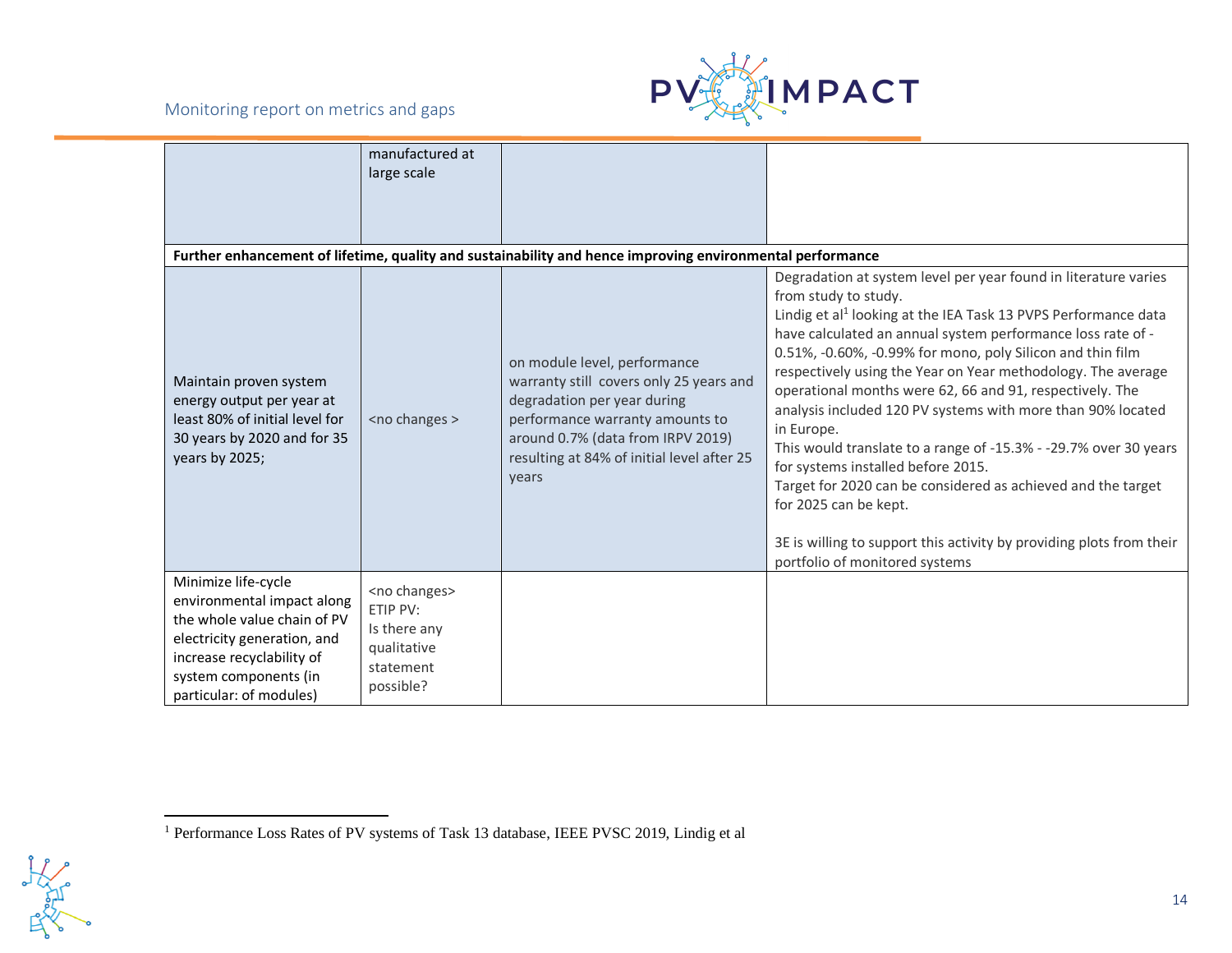



| Perform focused research<br>and apply & progress eco-<br>design requirements in<br>preparation of<br>implementing measures<br>supporting maximum<br>energy yield (kWh/kWp)<br>and lowest life-cycle<br>environmental impact | <no changes=""><br/>ETIP PV:<br/>quantitative target<br/>possible?</no>                                                                                                                                                      |                                                                                      |                                                                                                                                                                                                                                                                                                                                                                                                                                                                                                                                                                                                                                      |
|-----------------------------------------------------------------------------------------------------------------------------------------------------------------------------------------------------------------------------|------------------------------------------------------------------------------------------------------------------------------------------------------------------------------------------------------------------------------|--------------------------------------------------------------------------------------|--------------------------------------------------------------------------------------------------------------------------------------------------------------------------------------------------------------------------------------------------------------------------------------------------------------------------------------------------------------------------------------------------------------------------------------------------------------------------------------------------------------------------------------------------------------------------------------------------------------------------------------|
|                                                                                                                                                                                                                             |                                                                                                                                                                                                                              | innovation efforts between the PV sector and key sectors from the building industry: | Enabling mass realization of "(near) Zero Energy Buildings" (NZEB) by Building-Integrated PV (BIPV) through the establishment of structural collaborative                                                                                                                                                                                                                                                                                                                                                                                                                                                                            |
| Develop BIPV elements,<br>which at least include<br>thermal insulation and<br>water protection, to<br>entirely replace roofs or<br>facades and reduce their<br>additional cost by 50% by<br>2020, and by 75% by 2030        | <no changes=""><br/>ETIP PV: The 2020<br/>target needs to be<br/>checked<br/>quantitatively and<br/>revised (since 2020<br/>is there). If<br/>quantitative<br/>evidence is not<br/>possible (maybe<br/>due to still not</no> | BIPV is still a niche market throughout<br>Europe                                    | H2020 projects like BIPVBOOST will help in monitoring this<br>metric (EURAC, WIP and BI are partners)<br>PV development is more and more application driven and there<br>are more and more diverse applications, not only BIPV, but also<br>VIPV, floating PV, etc. There are also more and more projects<br>being funded on integrating PV systems with electrolysers to<br>generate hydrogen or other chemicals/fuels. All this is<br>completely lacking in the targets. Hence, we should consider to<br>"break open" the BIPV centered target towards more in general<br>PV applications beyond the traditional BAPV and PV power |
| compared to 2015 levels,<br>including with flexibility in<br>the production process                                                                                                                                         | existing mature<br>market), another<br>criteria is needed.<br>2030 target has to<br>checked in the light<br>of this analysis.                                                                                                |                                                                                      | plants.                                                                                                                                                                                                                                                                                                                                                                                                                                                                                                                                                                                                                              |
| Recognize the importance<br>of aesthetics in the<br>activities of the                                                                                                                                                       | <no changes=""></no>                                                                                                                                                                                                         |                                                                                      | At EURAC they have developed a website www.bipv.eurac.edu<br>which could be used to this purpose.<br>SUPSI has similar activity at the website                                                                                                                                                                                                                                                                                                                                                                                                                                                                                       |
| implementation of NZEB;                                                                                                                                                                                                     |                                                                                                                                                                                                                              |                                                                                      | https://solarchitecture.ch/                                                                                                                                                                                                                                                                                                                                                                                                                                                                                                                                                                                                          |
| Major advances in manufacturing and installation                                                                                                                                                                            |                                                                                                                                                                                                                              |                                                                                      |                                                                                                                                                                                                                                                                                                                                                                                                                                                                                                                                                                                                                                      |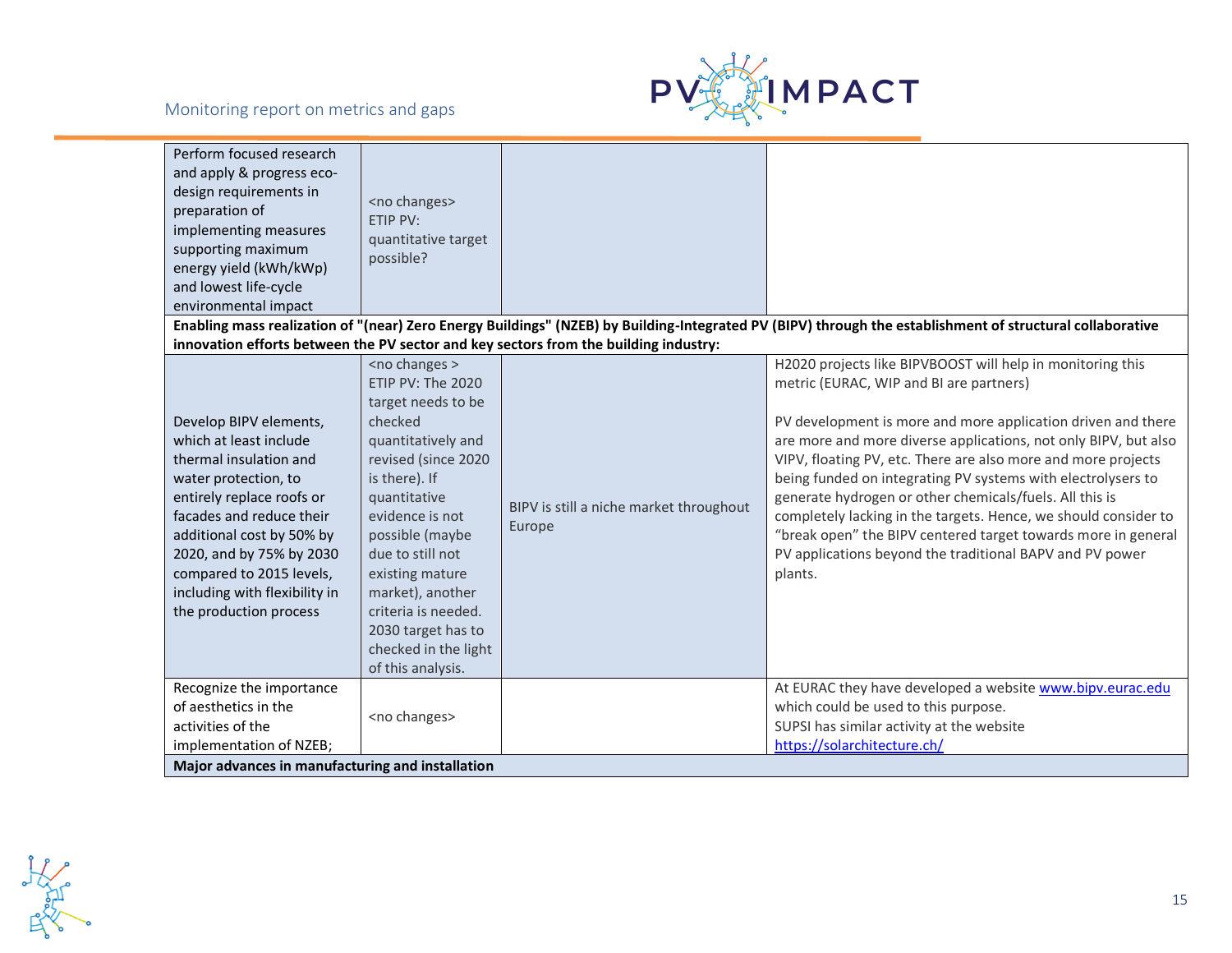

| Make available GW-scale<br>manufacturing technologies<br>that reach productivity and<br>cost targets consistent with<br>the capital cost targets for<br>PV systems | <no changes=""></no> | Currently, most of the PV cells and<br>modules are imported from Asia.<br>Although manufacturing machines and<br>lines are being developed on a high<br>level in Europe, competition with<br>oversea companies is increasing.<br>The cell efficiencies are increasing<br>steadily, the costs are reduced, and<br>therefore the challenge of keeping up<br>with high-throughput and cost efficient<br>equipment is continuing.<br>In addition: Higher cell efficiencies are<br>partially based on new cell structures<br>and new production processes (e.g.<br>passivated contacts or tandem cells),<br>which are currently demonstrated in<br>research institutes and industry<br>laboratories. New industrial processes<br>and large scale equipment has to be<br>developed to bring theses cell<br>concepts into economically interesting<br>mass production. |  |
|--------------------------------------------------------------------------------------------------------------------------------------------------------------------|----------------------|-----------------------------------------------------------------------------------------------------------------------------------------------------------------------------------------------------------------------------------------------------------------------------------------------------------------------------------------------------------------------------------------------------------------------------------------------------------------------------------------------------------------------------------------------------------------------------------------------------------------------------------------------------------------------------------------------------------------------------------------------------------------------------------------------------------------------------------------------------------------|--|
|--------------------------------------------------------------------------------------------------------------------------------------------------------------------|----------------------|-----------------------------------------------------------------------------------------------------------------------------------------------------------------------------------------------------------------------------------------------------------------------------------------------------------------------------------------------------------------------------------------------------------------------------------------------------------------------------------------------------------------------------------------------------------------------------------------------------------------------------------------------------------------------------------------------------------------------------------------------------------------------------------------------------------------------------------------------------------------|--|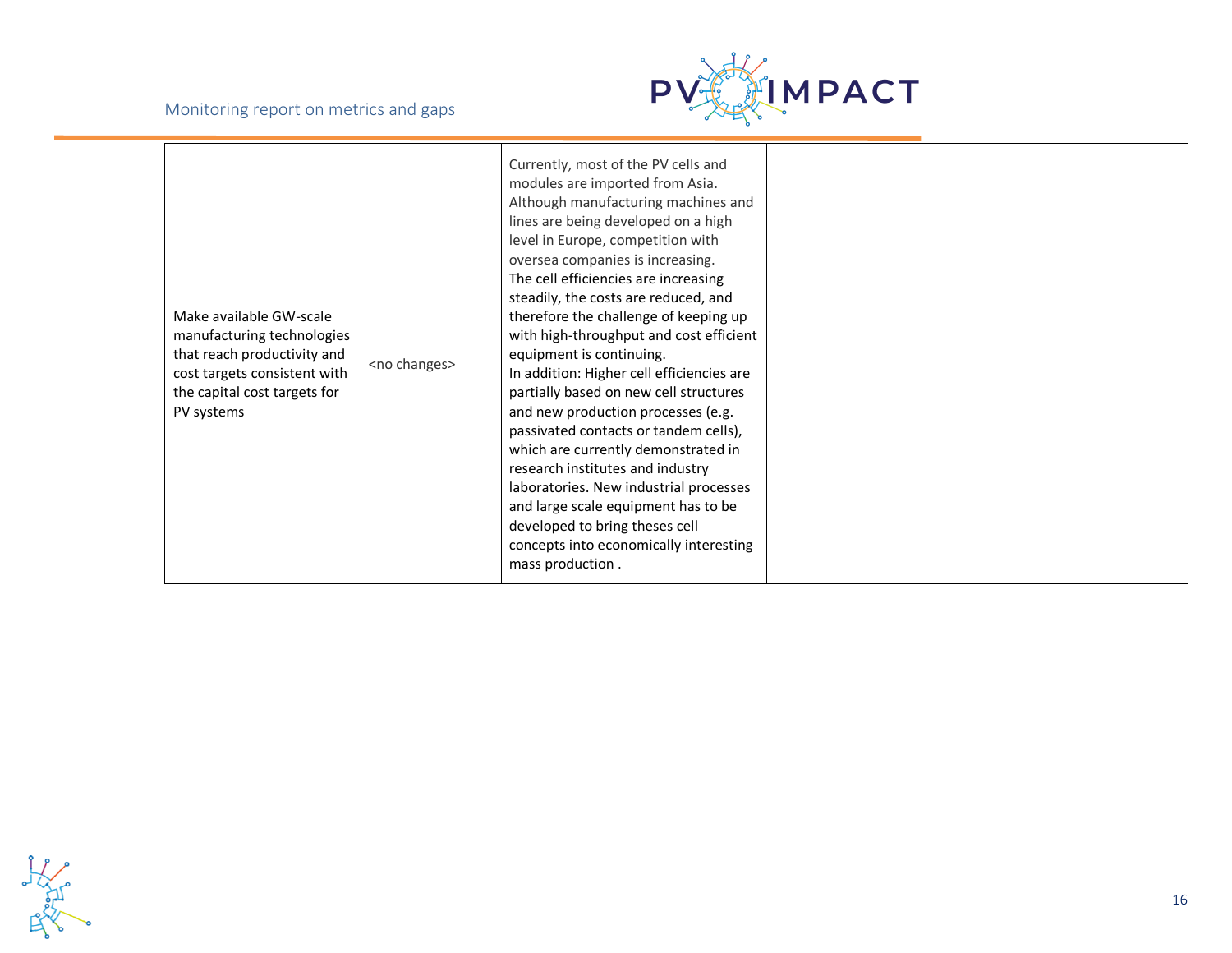

| Develop PV module and<br>system design concepts<br>that enable fast and highly<br>automated installation, to<br>reduce the installation costs<br>of both ground-mounted<br>arrays and PV building<br>renovation solutions, by<br>2020 | <b>ETIP PV:</b><br>Assessment of<br>situation in 2020<br>needed. Target<br>needs revision at<br>least in time line. | PV system installation costs for<br>systems > 100kW in the U.S. and<br>Europe amounted to 16% of the<br>overall system costs in 2015. For 2019,<br>this share amounts to 19% for Europe<br>but on a significant lower level. In<br>absolute numbers, system installation<br>costs lowered from around 190 US\$/W<br>to 120 US\$/W (all data from ITRPV<br>2015 and 2019). Consequently, for<br>ground ground-mounted systems a<br>revision of targets seems worth to<br>consider.<br>However, innovative solutions are<br>needed for BIPV. |  |
|---------------------------------------------------------------------------------------------------------------------------------------------------------------------------------------------------------------------------------------|---------------------------------------------------------------------------------------------------------------------|--------------------------------------------------------------------------------------------------------------------------------------------------------------------------------------------------------------------------------------------------------------------------------------------------------------------------------------------------------------------------------------------------------------------------------------------------------------------------------------------------------------------------------------------|--|
|---------------------------------------------------------------------------------------------------------------------------------------------------------------------------------------------------------------------------------------|---------------------------------------------------------------------------------------------------------------------|--------------------------------------------------------------------------------------------------------------------------------------------------------------------------------------------------------------------------------------------------------------------------------------------------------------------------------------------------------------------------------------------------------------------------------------------------------------------------------------------------------------------------------------------|--|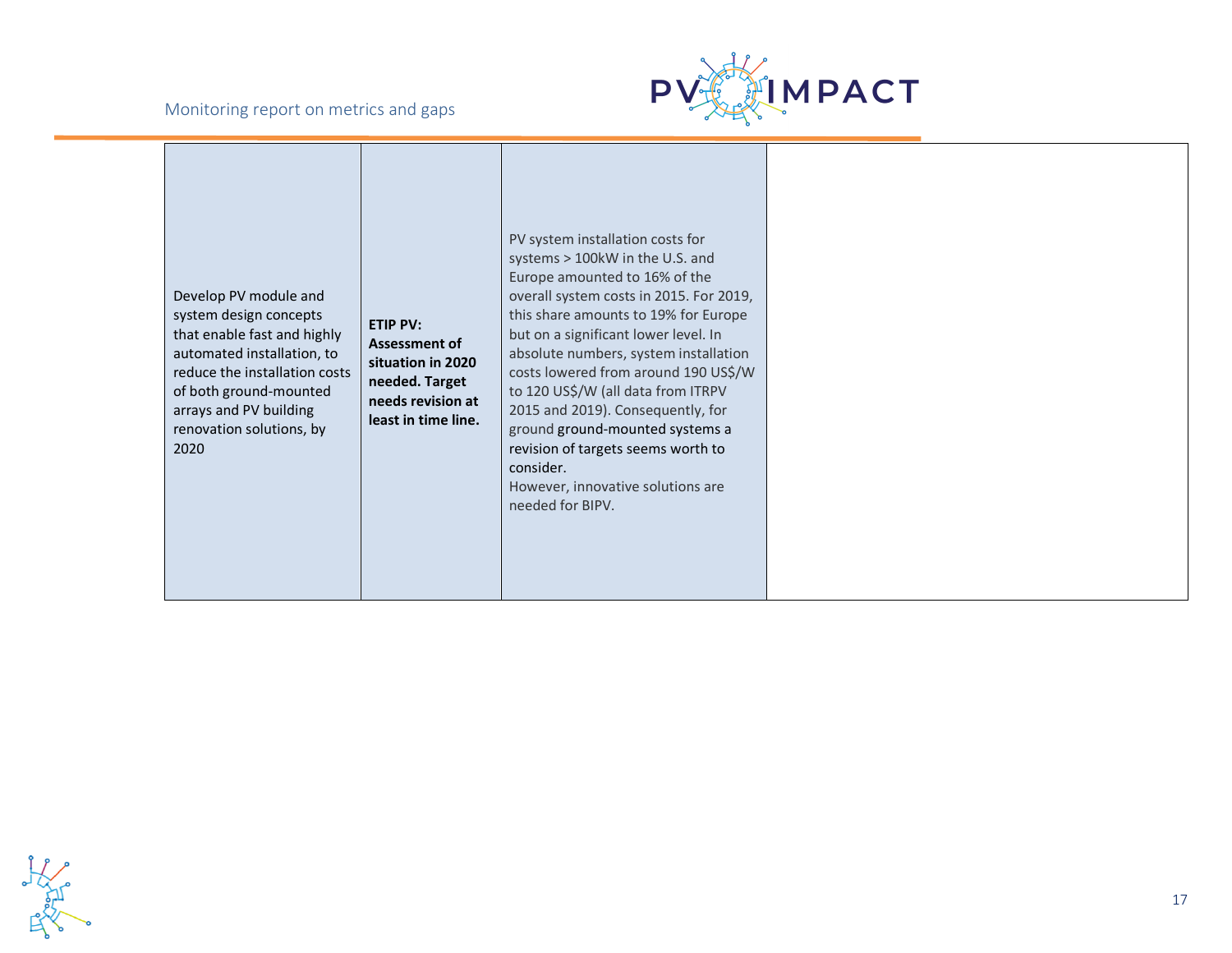On the 12th of May 2020, PV IMPACT was invited to the periodic IWG meeting to report on the targets and to propose a method to update the values. PV IMPACT provided as content for the discussion the previous tables and the following feedback. No comments or feedback were gathered for PV manufacturing. The underperforming target were highlighted in red, the **Overperforming in green** under the headings "Monitoring 2020".

# **Major advances in efficiency of established technologies (Crystalline Silicon and Thin Films) and new concepts**

*Table 5: Monitoring 2020 with under and overperforming targets and proposed values for monitoring*

į

| <b>Statement</b>                                                                              | PV IMPACT 12 May 2020                                                                                                                                                                                                                                                                                                                                                                                                                                                                                                                                                                                                                                                | <b>Monitoring 2020</b> |
|-----------------------------------------------------------------------------------------------|----------------------------------------------------------------------------------------------------------------------------------------------------------------------------------------------------------------------------------------------------------------------------------------------------------------------------------------------------------------------------------------------------------------------------------------------------------------------------------------------------------------------------------------------------------------------------------------------------------------------------------------------------------------------|------------------------|
| <b>Initial Targets</b>                                                                        |                                                                                                                                                                                                                                                                                                                                                                                                                                                                                                                                                                                                                                                                      |                        |
| <b>Increase PV module</b><br>efficiency by at least 20%<br>by 2020 compared to 2015<br>levels | Problem: comments are pointing<br>in different directions. For some<br>we already reached the 2020<br>targets, for others we are close<br>but not completely achieved.<br>What are the 2015 levels? Have<br>we agreed on the values?<br>PROPOSAL:<br>We define a reference value for<br>2015 (270-330 W provided by<br>ITRPV 2015, values not given<br>using module area, if we use<br>1.65 m2 we obtain 165-200<br>W/m2 centered around 175<br>$W/m2$ ).<br>We define reference values for<br>2020 (using module area 190 to<br>215 W/m2 directly provided by<br>ITRPV 2020, centered around<br>200 W/m).<br>The module efficiency increase<br>would be around 15%. | 15%                    |
|                                                                                               | The suggestion is not to reduce<br>the target for 2020 now. The<br>target was a bit too ambitious<br>for mainstream modules                                                                                                                                                                                                                                                                                                                                                                                                                                                                                                                                          |                        |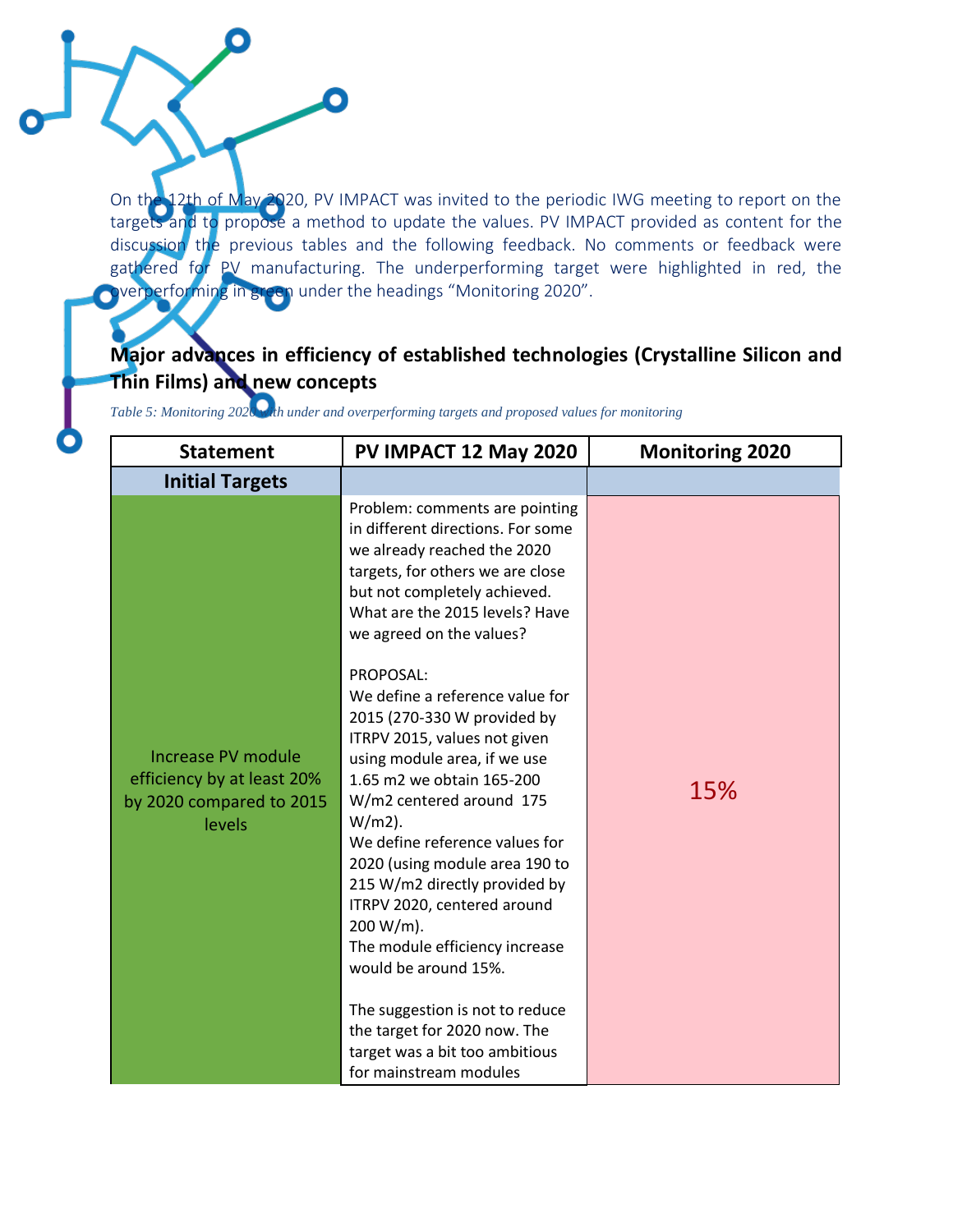

|                                                                                                                                                 | although there are modules in<br>the market which goes beyond<br>20% improvement.                                                                                                                                                                                                                                                                  |     |
|-------------------------------------------------------------------------------------------------------------------------------------------------|----------------------------------------------------------------------------------------------------------------------------------------------------------------------------------------------------------------------------------------------------------------------------------------------------------------------------------------------------|-----|
| Increase PV module<br>efficiency by at least 35%<br>by 2030 compared to 2015,<br>including with the<br>introduction of novel PV<br>technologies | Problem: depending on what we<br>will consider as standard in<br>2020, we will have to either<br>keep or update 2030 target<br>PROPOSAL: Once agreed on the<br>set of reference products for<br>2020 we can discuss whether<br>35% is ok or should be<br>increased. (2030 ITRPV module<br>area efficiency centered around<br>230 W/m2. Around 30%) | 30% |

# **Reduction of the cost of key technologies**

| <b>Statement</b>                                                                            |                                                                                 | <b>PV IMPACT</b><br>12 May<br>2020                                                                                                                                                                                                                                          | <b>PV IMPACT</b><br>position                                                                                                                                                                                                                                                                                                                                                                         | <b>Monitoring</b><br>2020                                                                                 |
|---------------------------------------------------------------------------------------------|---------------------------------------------------------------------------------|-----------------------------------------------------------------------------------------------------------------------------------------------------------------------------------------------------------------------------------------------------------------------------|------------------------------------------------------------------------------------------------------------------------------------------------------------------------------------------------------------------------------------------------------------------------------------------------------------------------------------------------------------------------------------------------------|-----------------------------------------------------------------------------------------------------------|
| <b>Initial</b>                                                                              | <b>Revised</b>                                                                  |                                                                                                                                                                                                                                                                             |                                                                                                                                                                                                                                                                                                                                                                                                      |                                                                                                           |
| <b>Targets</b>                                                                              | <b>Targets</b>                                                                  |                                                                                                                                                                                                                                                                             |                                                                                                                                                                                                                                                                                                                                                                                                      |                                                                                                           |
| Reduce turn-<br>key system<br>costs by at<br>least 20% by<br>2020 as<br>compared to<br>2015 | Reduce turn-<br>key system<br>costs by 50%<br>by 2020 as<br>compared to<br>2015 | Problem: we<br>need to<br>clearly<br>identify 2015<br>refence value.<br>Do we<br>differentiate<br>by market<br>segment?<br><b>PROPOSAL: PV</b><br><b>IMPACT will</b><br>propose<br>reference<br>values at<br>market<br>segment level<br>(use papers<br>Vartiainen et<br>al) | Values turnkey CAPEX<br>from LCOE ETIP PV WG<br>for 2020<br>utility scale: 0.42<br>Euros/Wp (0.8 in 2014)<br>47% reduction<br>residential system 5<br>kWp: 1.1 euros/Wp<br>(1.64 in 2014) 33%<br>reduction<br>commercial system 50<br>kWp: 0.7 Euros/Wp<br>(1.32 in 2014) 47%<br>reduction<br>Industrial 1 MWp: 0.5<br>Euros/Wp (0.95 in 2014)<br>47% reduction<br>Values PV average<br>module price | <b>Residential</b><br>30%<br>Commercial<br>45%<br><b>Industrial</b><br>45%<br><b>Utility scale</b><br>45% |

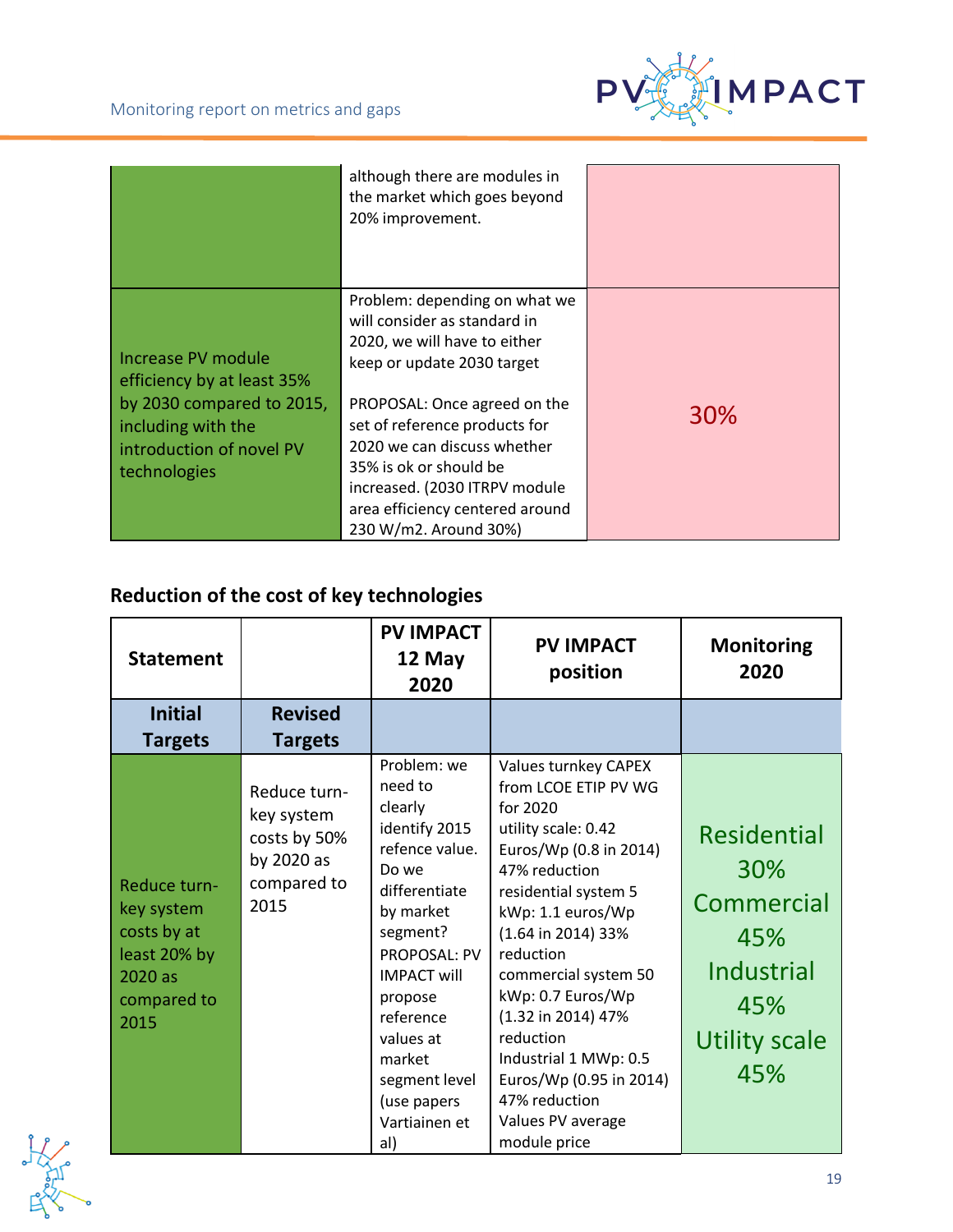

| Reduce turn-<br>key system<br>costs by at<br>least 50% by<br>2030<br>compared to<br>2015 with the<br>introduction<br>of novel,<br>potentially<br>very-high-<br>efficiency PV<br>technologies<br>manufactured<br>at large scale | Reduce turn-<br>key system<br>costs by at<br>least 60% by<br>2030<br>compared to<br>2015 with the<br>introduction<br>of novel,<br>potentially<br>very-high-<br>efficiency PV<br>technologies<br>manufactured<br>at large scale | Problem: The<br>target<br>mentions<br>'novel<br>technologies',<br>which may be<br>different from<br>what the<br><b>ITRPV</b> refers<br>to? More<br>clarity is<br>needed<br>PROPOSAL: To<br>be discussed<br>based on 2020<br>final value | utility scale: 0.17<br>Euros/Wp 2020 (0.45 in<br>2014)<br>residential/commercial:<br>$(0.61$ in 2014)<br>Cost and prices are not<br>clearly distinguished,<br>which should be<br>corrected with priority.<br>Further, typical, average<br>or lowest are terms that<br>play in the background.<br>For new technologies,<br>their prices at market<br>introduction are not<br>indicative for their<br>potential, so make a<br>separate category, incl.<br>their cost potential at<br>high volume?<br>From ETIP PV WG LCOE<br>2030 base volume<br>growth scenario<br>utility scale: 0.3<br>Euros/Wp (0.8 in 2014)<br>63% reduction<br>residential system 5<br>kWp: 0.75 euros/Wp<br>(1.64 in 2014) 55%<br>reduction<br>commercial system 50<br>kWp: 0.45 Euros/Wp<br>(1.32 in 2014) 65% | <b>Residential</b><br>55%<br>Commercial<br>65%<br><b>Industrial</b><br>65%<br><b>Utility scale</b><br>65% |
|--------------------------------------------------------------------------------------------------------------------------------------------------------------------------------------------------------------------------------|--------------------------------------------------------------------------------------------------------------------------------------------------------------------------------------------------------------------------------|-----------------------------------------------------------------------------------------------------------------------------------------------------------------------------------------------------------------------------------------|--------------------------------------------------------------------------------------------------------------------------------------------------------------------------------------------------------------------------------------------------------------------------------------------------------------------------------------------------------------------------------------------------------------------------------------------------------------------------------------------------------------------------------------------------------------------------------------------------------------------------------------------------------------------------------------------------------------------------------------------------------------------------------------|-----------------------------------------------------------------------------------------------------------|
|                                                                                                                                                                                                                                |                                                                                                                                                                                                                                |                                                                                                                                                                                                                                         | reduction<br>Industrial 1 MWp: 0.35<br>Euros/Wp (0.95 in 2014)<br>63% reduction                                                                                                                                                                                                                                                                                                                                                                                                                                                                                                                                                                                                                                                                                                      |                                                                                                           |

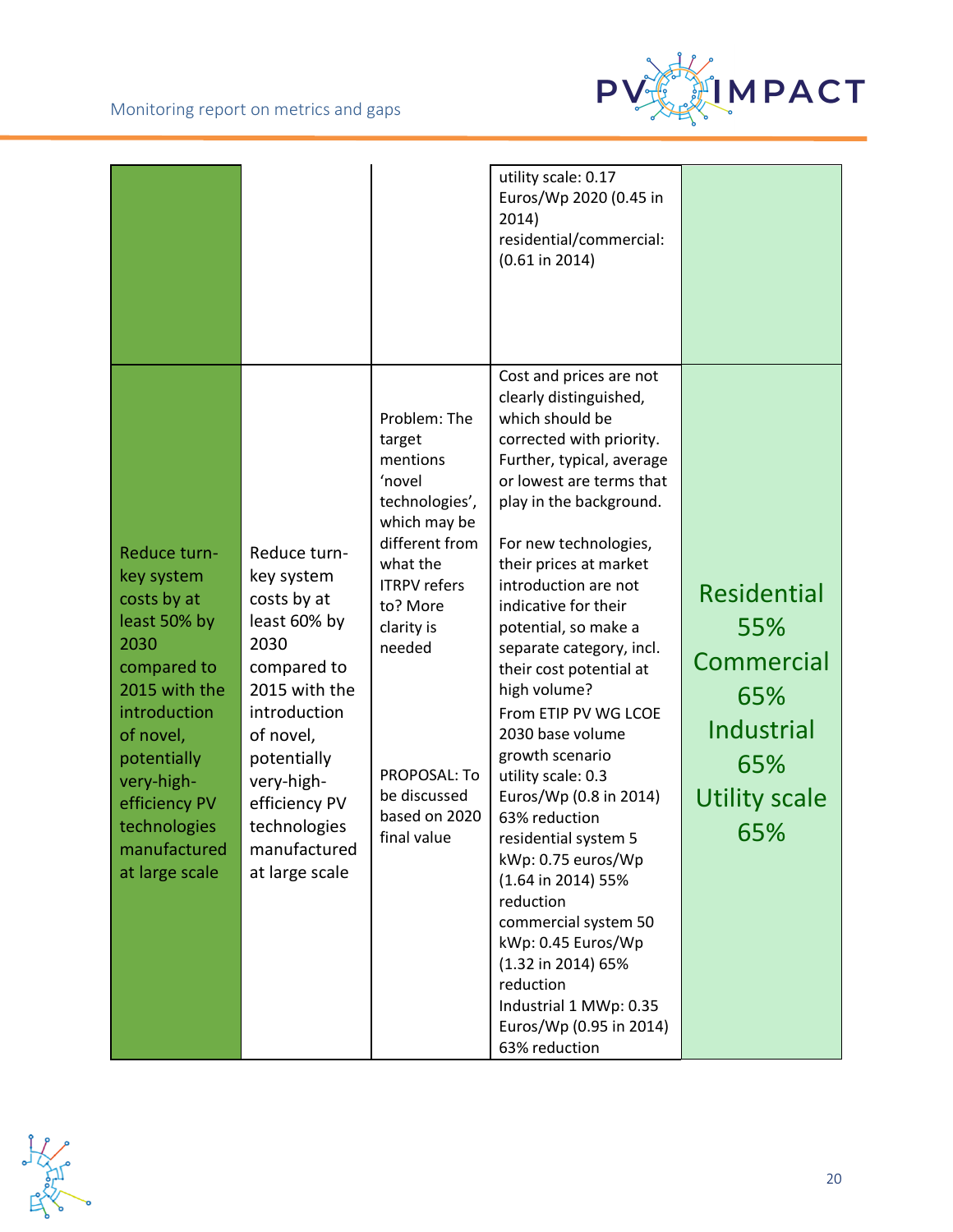

**Enabling mass realization of "(near) Zero Energy Buildings" (NZEB) by Building-Integrated PV (BIPV) through the establishment of structural collaborative innovation efforts between the PV sector and key sectors from the building industry:**

| <b>Statement</b>                                                                                                                                                                                                                                                                                      | <b>PV IMPACT 12 May</b><br>2020                                                                                                                                                    | <b>ETIP PV Comments</b>                                                                                                                                                                                                                            |
|-------------------------------------------------------------------------------------------------------------------------------------------------------------------------------------------------------------------------------------------------------------------------------------------------------|------------------------------------------------------------------------------------------------------------------------------------------------------------------------------------|----------------------------------------------------------------------------------------------------------------------------------------------------------------------------------------------------------------------------------------------------|
| <b>Initial Targets</b>                                                                                                                                                                                                                                                                                |                                                                                                                                                                                    |                                                                                                                                                                                                                                                    |
| Develop BIPV elements, which at<br>least include thermal insulation<br>and water protection, to entirely<br>replace roofs or facades and<br>reduce their additional cost by<br>50% by 2020, and by 75% by<br>2030 compared to 2015 levels,<br>including with flexibility in the<br>production process | PROPOSAL: Close feedback<br>with proposal funded<br>through the H2020 RES 6<br>calls. BE-SMART,<br><b>BIPVBOOST and PVAdapt</b><br>where cost reduction was<br>stated in the call. | In the case of PV for diverse<br>applications, the target<br>wouldn't be so much<br>focused on the cost<br>reduction, but in making<br>the integration and<br>adaptation possible. Cost<br>reduction is valid for BIPV,<br>but maybe not for VIPV. |
| Recognize the importance of<br>aesthetics in the activities of the<br>implementation of NZEB;                                                                                                                                                                                                         | <b>PROPOSAL: Monitor</b><br>number of demo cases<br>included in available<br>databases where<br>aesthetics play a role                                                             |                                                                                                                                                                                                                                                    |

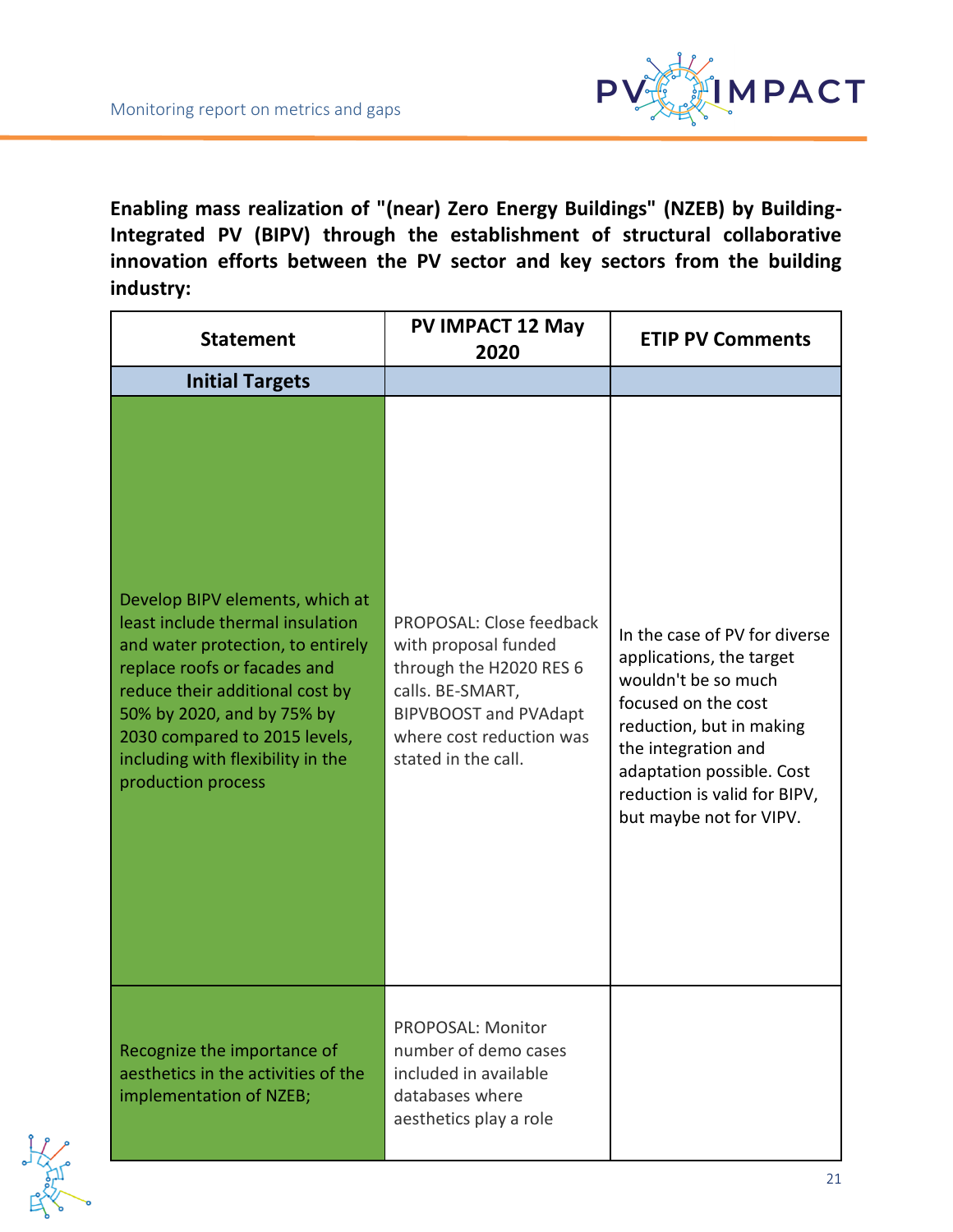

## **Further enhancement of lifetime, quality and sustainability and hence improving environmental performance**

| <b>Statement</b>                                                                                                                                                                                                        | <b>PV IMPACT 12 May</b><br>2020                                                                                                                                                                                                                         | <b>Monitoring 2020</b>                                         |
|-------------------------------------------------------------------------------------------------------------------------------------------------------------------------------------------------------------------------|---------------------------------------------------------------------------------------------------------------------------------------------------------------------------------------------------------------------------------------------------------|----------------------------------------------------------------|
| <b>Initial Targets</b>                                                                                                                                                                                                  |                                                                                                                                                                                                                                                         |                                                                |
| Maintain proven system<br>energy output per year at least<br>80% of initial level for 30 years<br>by 2020 and for 35 years by<br>2025;                                                                                  | PROPOSAL: extrapolation from<br>performance loss rate shows<br>that the targets are achievable.<br>We need to show that there is<br>a trend in decreasing PLRs. PV<br>IMPACT will provide an<br>analysis of current trends and<br>propose 2030 targets. | 2020 70% - 85% of<br>initial level tending<br>more towards 85% |
| Minimize life-cycle<br>environmental impact along<br>the whole value chain of PV<br>electricity generation, and<br>increase recyclability of system<br>components (in particular: of<br>modules)                        | PROPOSAL: PV IMPACT will<br>follow the output of the<br>outcome of WG5 ETIP PV work<br>and will report back by<br>December 2020                                                                                                                         | To be discussed                                                |
| Perform focused research and<br>apply & progress eco-design<br>requirements in preparation of<br>implementing measures<br>supporting maximum energy<br>yield (kWh/kWp) and lowest<br>life-cycle environmental<br>impact | PROPOSAL: PV IMPACT will<br>follow the output of the<br>outcome of WG5 ETIP PV work<br>and will report back by<br>December 2020                                                                                                                         | To be discussed                                                |

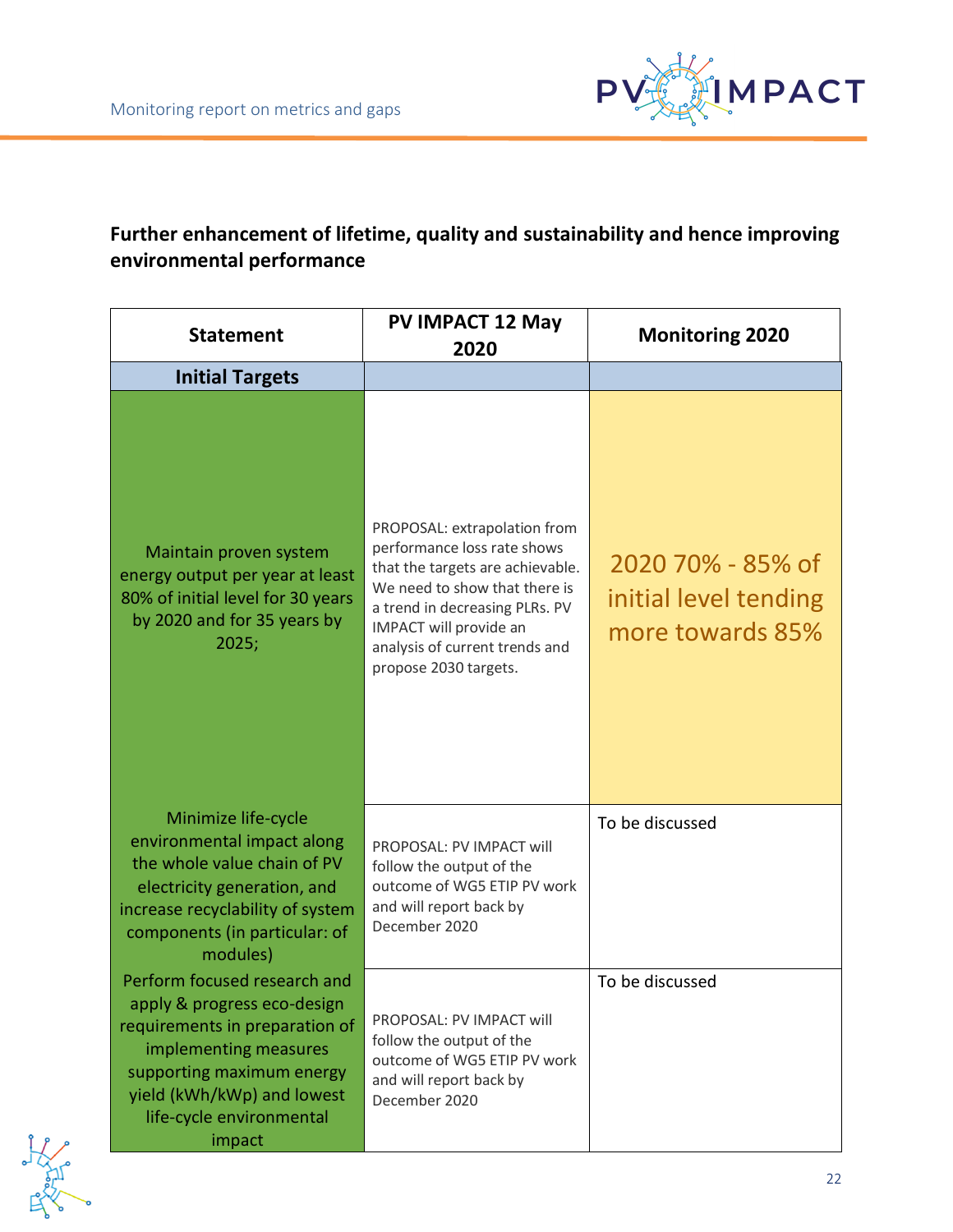

# <span id="page-22-0"></span>6. The Strategic Research and Innovation Agenda for PV

In January 2021, the ETIP-PV has started the process of drafting the SRIA-PV which was presented and opened to the public consultation during the annual ETIP-PV conference on the 19th-20th of May. The SRIA has produced a vast amount of KPIs and targets for 2030 which could be considered by the IWG for the update of the Implementation Plan.

The SRIA is divided in 5 main challenges:

Challenge 1: Performance enhancement and cost reduction

Challenge 2: Enhancing Lifetime, Reliability and Sustainability

Challenge 3: Diversified Application and Integration

Challenge 4: Smart Energy System Integration

Challenge 5: Socio-Economic Aspects of the Transition

The challenges can be mapped to the Activities of the Implementation Plan as following:

*Table 6: Mapping of IP activities and SRIA challenges*

|                                                                           | <b>BIPV</b>  | cells<br>Si<br>and<br>modules | <b>New</b><br>technolo<br>gies | Operatio<br>and<br>n.<br>Diagnosi<br>S | Manufac<br>turing | Cross-<br>sectoral<br>low TRL |
|---------------------------------------------------------------------------|--------------|-------------------------------|--------------------------------|----------------------------------------|-------------------|-------------------------------|
| Challenge<br>Performance<br>1:<br>enhancement<br>and<br>cost<br>reduction |              | X                             | $\boldsymbol{\mathsf{x}}$      | $\boldsymbol{\mathsf{x}}$              | X                 | x                             |
| Challenge 2: Enhancing Lifetime,<br><b>Reliability and Sustainability</b> |              | X                             |                                | X                                      | X                 | X                             |
| Diversified<br>Challenge<br>3:<br>Application and Integration             | $\mathsf{x}$ |                               |                                |                                        |                   | X                             |
| Challenge 4: Smart<br>Energy<br>System Integration                        |              |                               |                                | X                                      |                   | X                             |
| Challenge 5: Socio-Economic<br>Aspects of the Transition                  |              |                               |                                |                                        |                   |                               |

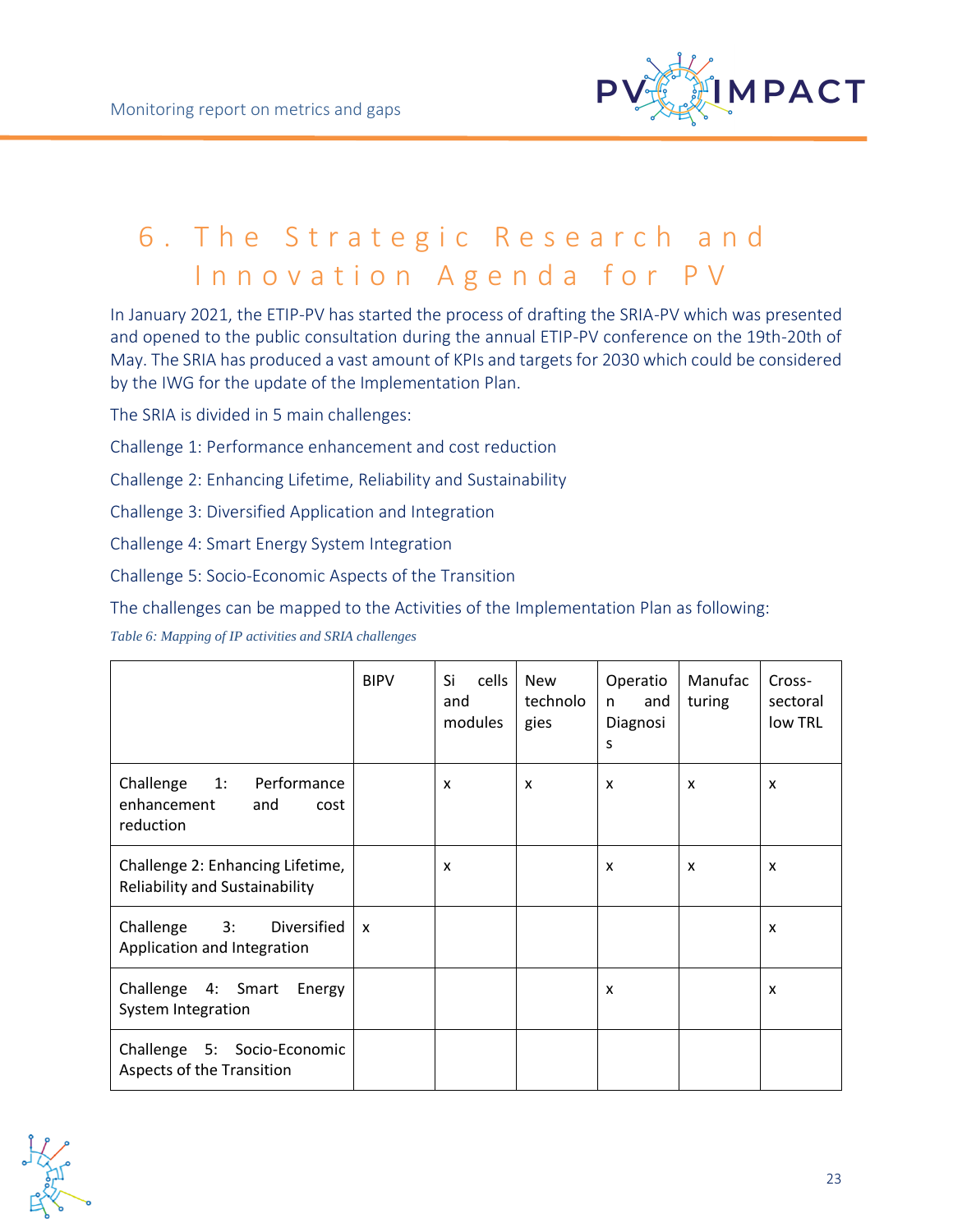

Below, the main KPIs and Targets from the SRIA are reported. The most relevant for the 6 activities of the IP are highlighted in yellow.

#### *Table 7: List of KPIs from the ETIP-PV SRIA as per 1 June 2021*

|                                          | <b>KPI</b>                                                                                                 | Target 2030                                                                                                     |
|------------------------------------------|------------------------------------------------------------------------------------------------------------|-----------------------------------------------------------------------------------------------------------------|
|                                          | silicon-based<br>cell<br>module<br>and<br>manufacturing capacity with<br>low<br>carbon footprint in Europe | 100 GWp                                                                                                         |
| Challenge 1<br><b>Silicon PV Modules</b> | <b>LCoE</b> in Europe                                                                                      | 0.025 €/kWh for utility-scale PV<br>< 0.05<br>€/kWh<br><u>for</u><br>Integrated<br><b>Photovoltaic elements</b> |
|                                          | <b>Module conversion efficiency</b>                                                                        | 25%                                                                                                             |
|                                          | Module lifetime                                                                                            | 50 years                                                                                                        |
|                                          | Energy ROI                                                                                                 | 50 in Southern Europe                                                                                           |
|                                          | LCoE of Pk-PV technology                                                                                   | Equal to or lower than that for c-Si                                                                            |
| Challenge 1<br>Perovskite PV             | The yield-specific CO2 footprint of Pk-<br>PV technologies                                                 | <80% of c-Si production and modules<br>should be fully recyclable.                                              |
| modules                                  | <b>Commercially</b><br><b>Pk-based</b><br>available,<br>module efficiency                                  | >23%                                                                                                            |
| Challenge 1                              | LCoE of thin-film technology                                                                               | Equal to or lower than that for c-Si                                                                            |
| thin-film (non-                          | Indium or tellurium reduction                                                                              | Factor 3 per W                                                                                                  |
| perovskite) PV<br>modules                | global market share for thin-film-<br>based modules                                                        | 10%                                                                                                             |
| Challenge 1                              | <b>Efficiency</b>                                                                                          | at least 5% absolute above respective<br>single junction technology                                             |
| Tandem-PV<br>modules                     | Lifetime                                                                                                   | at par with respective single junction<br>technology                                                            |
|                                          | Production cost of additional junction                                                                     | less than 8 €/m2                                                                                                |
| Challenge 1                              | BOS components operational lifetime<br>of complete PV systems                                              | 50 years                                                                                                        |

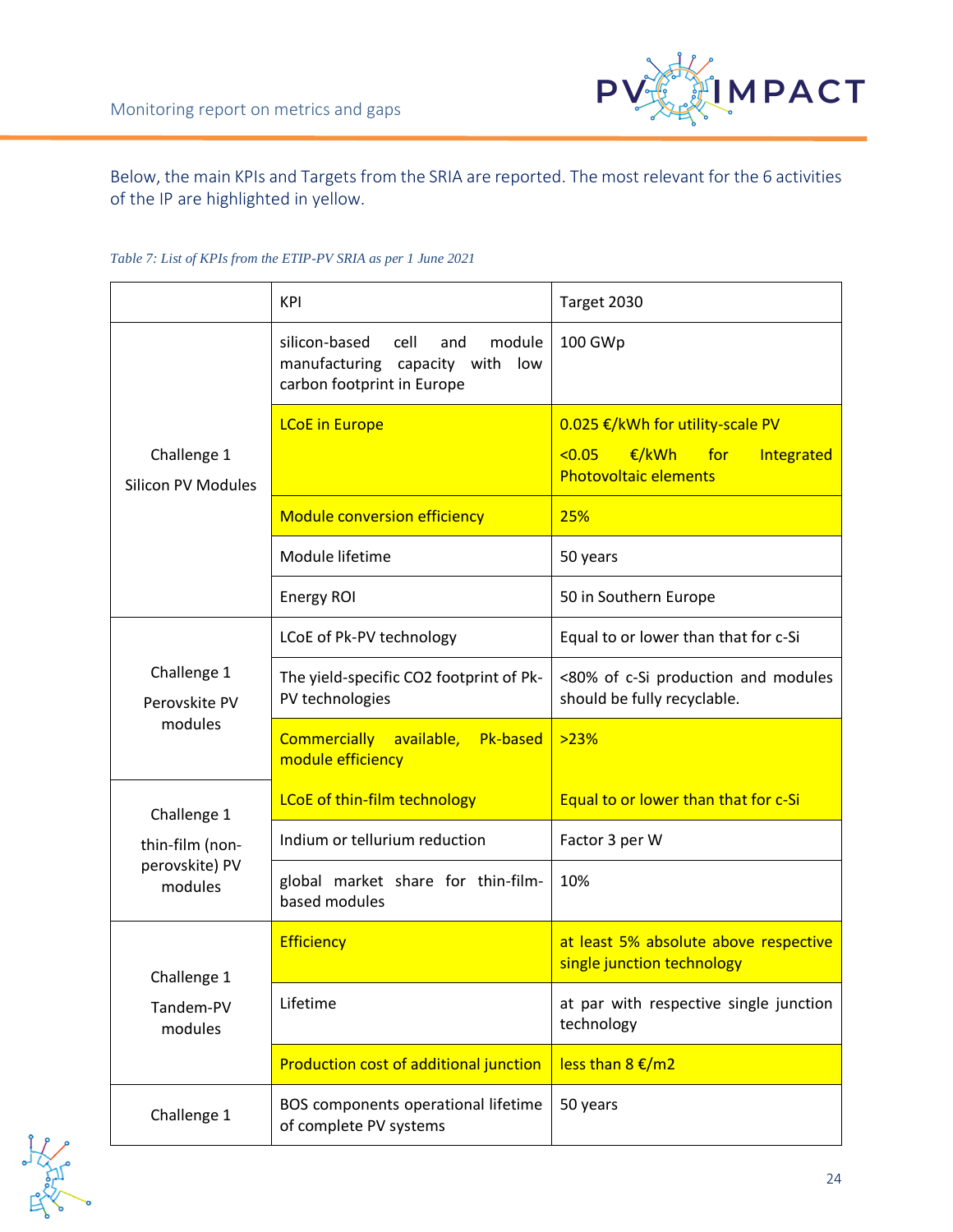

| <b>Balance of System</b><br>and energy yield<br>improvement | LCOE (BOS components to contribute<br>to the general objective of making PV<br>the most competitive energy source)                                                                                                            | 0.025 EUR/kWh and 0.05 EUR/kWh for<br><b>IPV</b>                                                                                                    |  |
|-------------------------------------------------------------|-------------------------------------------------------------------------------------------------------------------------------------------------------------------------------------------------------------------------------|-----------------------------------------------------------------------------------------------------------------------------------------------------|--|
| Challenge 1<br>Digitalisation of PV<br>manufacturing        | The long-term vision is to evaluate and link the data from component production<br>to the construction and operation of PV power plants.<br>Realize a self-learning and self-optimizing factory using AI-based data analysis. |                                                                                                                                                     |  |
| Challenge 1<br>Digitalisation of PV<br>systems              | Novel digital PV-systems will be developed combing PV technology with<br>photonics, micro- and power-electronics, sensors technology, energy storage,<br>wireless communication, and computer science.                        |                                                                                                                                                     |  |
|                                                             | <b>Energy required to produce MGS</b>                                                                                                                                                                                         | <20 kWh/kg (current value 32 kWh/kg)                                                                                                                |  |
|                                                             | Carbon footprint                                                                                                                                                                                                              | PV tandem system < 40 g CO2-eq/kWh,<br>thin film single junction $<$ 20 g CO2-<br>eq/kWh                                                            |  |
| Challenge 2                                                 | Primary raw material usage for BOS<br>i.e., concrete and steel                                                                                                                                                                | Reduction by at least 3% (4% reduction<br>by 2030 and further 6-7% by 2050)                                                                         |  |
| Reduce                                                      | Primary raw material usage                                                                                                                                                                                                    | Reduction of Plastic, glass, Al, and Cu,<br>by at least 3% (respectively 3%, 4%, 4%,<br>2% reduction by 2030 and further 7%,<br>6%, 6%, 7% by 2050) |  |
|                                                             | Acquisition of PV materials from<br>European producers                                                                                                                                                                        | Increase silicon metal by 20% (Norway,<br>6% global share in 2019), and silver by<br>30% (Poland, 20% global share in 2019)                         |  |
|                                                             | % repair/reuse after EoL of first life PV                                                                                                                                                                                     | >50%                                                                                                                                                |  |
|                                                             | years of operation for reused modules $\vert$ >10 years                                                                                                                                                                       |                                                                                                                                                     |  |
| Challenge 2                                                 | cumulative lifetime minimum                                                                                                                                                                                                   | 40 years                                                                                                                                            |  |
| Reuse                                                       | Milestone                                                                                                                                                                                                                     |                                                                                                                                                     |  |
|                                                             | years                                                                                                                                                                                                                         | Demonstrate increasing amount of repair/reuse up to 50-60% and<br>implementation of clear triage protocols in the EoL sector for first life PV < 15 |  |
| Challenge 2                                                 | <b>Recycling of kerf</b>                                                                                                                                                                                                      | recovery of about 40% of pure silicon                                                                                                               |  |
| Recycle                                                     | Recovery of polymers from PV module<br>waste for chemical recycling                                                                                                                                                           | >90% recovery of EVA, PVF, PVDF and<br><b>PET</b>                                                                                                   |  |

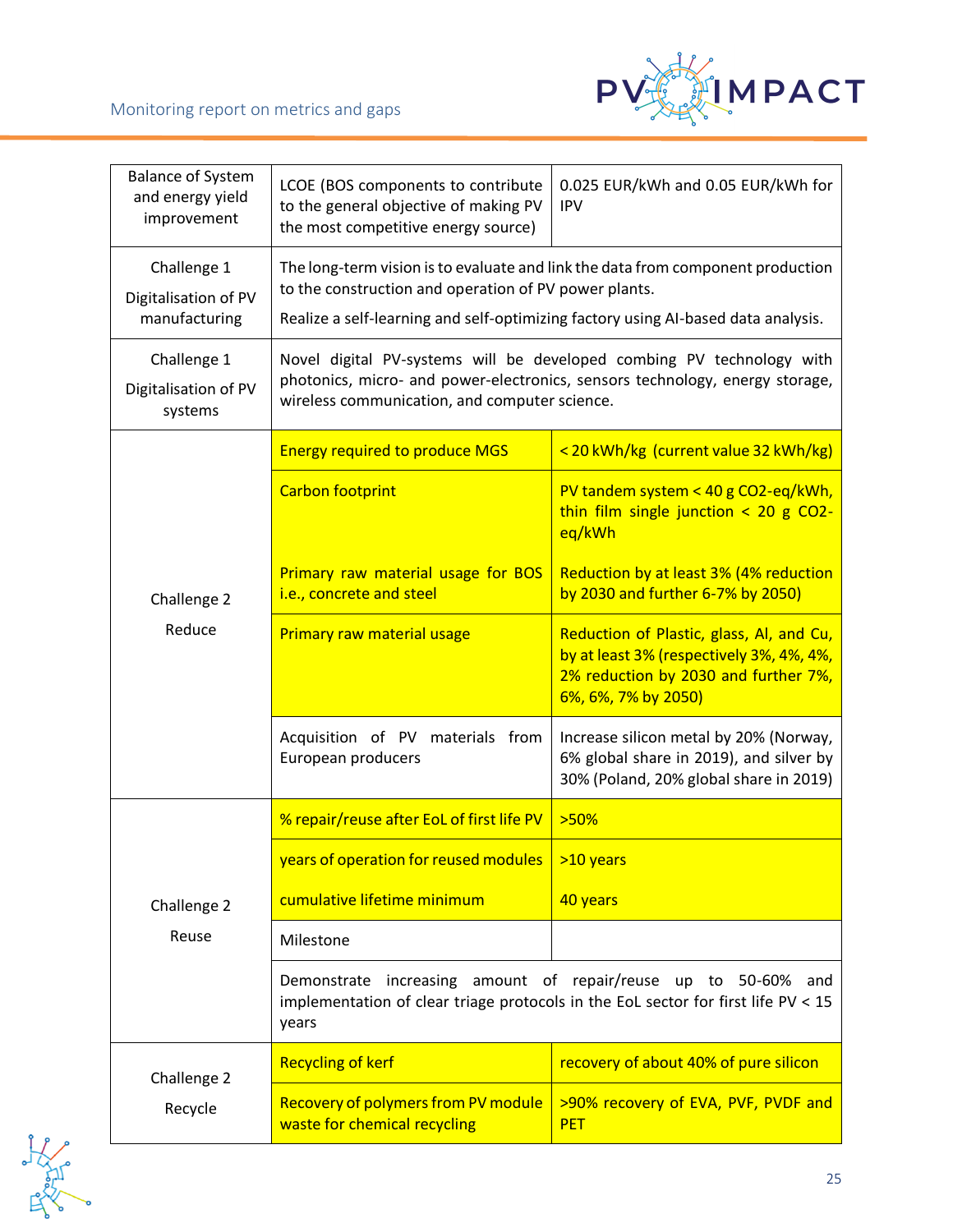

|                                       | End-of-Life recycling rate (EOL-RR)                                                                                                                                                                                                                                              | Silicon (90%), Indium (30%), Silver<br>(70%), Cadmium/Tellurium (95%)                                                                                                                          |  |
|---------------------------------------|----------------------------------------------------------------------------------------------------------------------------------------------------------------------------------------------------------------------------------------------------------------------------------|------------------------------------------------------------------------------------------------------------------------------------------------------------------------------------------------|--|
|                                       | Lifetime in Eco-design                                                                                                                                                                                                                                                           | 40 years for PV modules<br>15 years minimum for all electronic<br>/ electro-mechanical components of<br>the inverter, including the software<br>needed for the full function of the<br>device. |  |
|                                       | PV module Degradation rate in Eco-<br>design                                                                                                                                                                                                                                     | $0.4\%$ /year                                                                                                                                                                                  |  |
| Challenge 2                           | Delivery of the spare parts                                                                                                                                                                                                                                                      | Within 15 working days within Europe                                                                                                                                                           |  |
| Eco-labelling and<br>energy labelling | EII classification                                                                                                                                                                                                                                                               | > 25 % Products (Modules & Inverters)<br>with a minimum of "B"                                                                                                                                 |  |
|                                       | Update of LCI database                                                                                                                                                                                                                                                           | Every year                                                                                                                                                                                     |  |
|                                       | Milestones                                                                                                                                                                                                                                                                       |                                                                                                                                                                                                |  |
|                                       | Design for deconstruct strategies of tandem technologies, to separate top<br>from bottom cells, and facilitate EoL management<br>At least each individual printed circuit board and disconnectable<br>component of the inverter must be provided as an independent spare<br>part |                                                                                                                                                                                                |  |
|                                       | reference publishers (IEA, ecoinvent, GABI )                                                                                                                                                                                                                                     | Annual update of the LCI database, including harmonization among the various                                                                                                                   |  |
|                                       | Proven lifetime of PV modules   40 years<br>through extended testing                                                                                                                                                                                                             |                                                                                                                                                                                                |  |
| Challenge 2<br>Quality assurance to   | Accuracy of yield assessments for new<br>technologies and novel system design<br>with uncertainty (1 sigma)                                                                                                                                                                      | < 5%                                                                                                                                                                                           |  |
| increase lifetime<br>and reliability  | Milestone                                                                                                                                                                                                                                                                        |                                                                                                                                                                                                |  |
|                                       | stress tests                                                                                                                                                                                                                                                                     | Establishment of European testing capacities for combined or sequential                                                                                                                        |  |
| Challenge 2                           | Inspected PV plants using (semi)-<br>automatic EL/PL                                                                                                                                                                                                                             | 20 MW/day                                                                                                                                                                                      |  |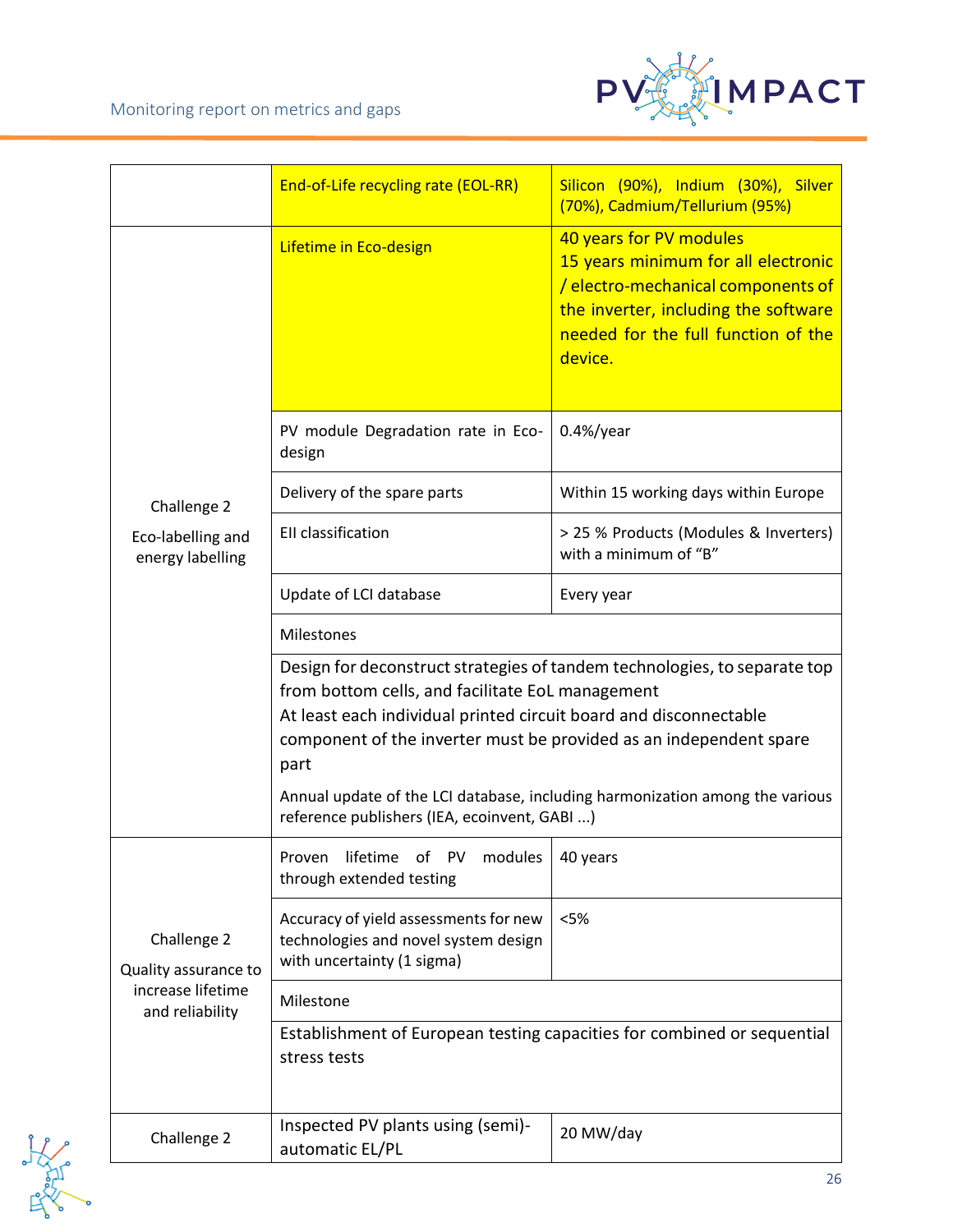

| Increase field<br>performance and |                                                                                                                                                                                    |                                                                                                                         |
|-----------------------------------|------------------------------------------------------------------------------------------------------------------------------------------------------------------------------------|-------------------------------------------------------------------------------------------------------------------------|
| reliability                       | inspected and analyzed PV plants<br>using aerial IR (referring to low-<br>altitude IEC compliant detailed IR<br>inspection)                                                        | 6 MW/h                                                                                                                  |
|                                   | failures or underperformance issues<br>identified (root-cause analyzed) and<br>recovered or isolated;                                                                              | >90%                                                                                                                    |
|                                   | Cost Priority Number of PV system<br>(total cost of O&M, insurance,<br>warranty, etc)                                                                                              | <10 Euro/kWp/year                                                                                                       |
|                                   | Diagnostic accuracy for automated<br>aerial<br>IR<br>false<br>imagery:<br>negatives/positives                                                                                      | <10%                                                                                                                    |
|                                   | Diagnostic accuracy:<br>modelled<br>calculated power loss for automated<br>IR imagery                                                                                              | >95%                                                                                                                    |
|                                   | On PV plant level, common annual<br>performance ratio (PR) including<br>periods of unavailability and after<br>correction for expected degradation<br>in the field.                | 85%<br>for<br>residential<br>and<br>small<br>commercial plants and 90% for other<br>plants                              |
|                                   | Proven system energy output per<br>year; (verified by extrapolating<br>performance loss rate analysis and<br>defining contribution at single<br>component level,)                  | at least 80% of initial level for 40 years<br>by 2030 PV module degradation 0.4%/y                                      |
|                                   | Cost reduction on today's per-<br>schedule preventive or corrective<br>O&M as a result of reducing<br>failures and limiting unnecessary<br>O&M tasks and predictive<br>maintenance | by 10-15%                                                                                                               |
|                                   | Size of large-scale PV performance<br>database                                                                                                                                     | 50 GW included in the database with at<br>least 3 years of average operational<br>time by 2025 and 100 GW with at least |

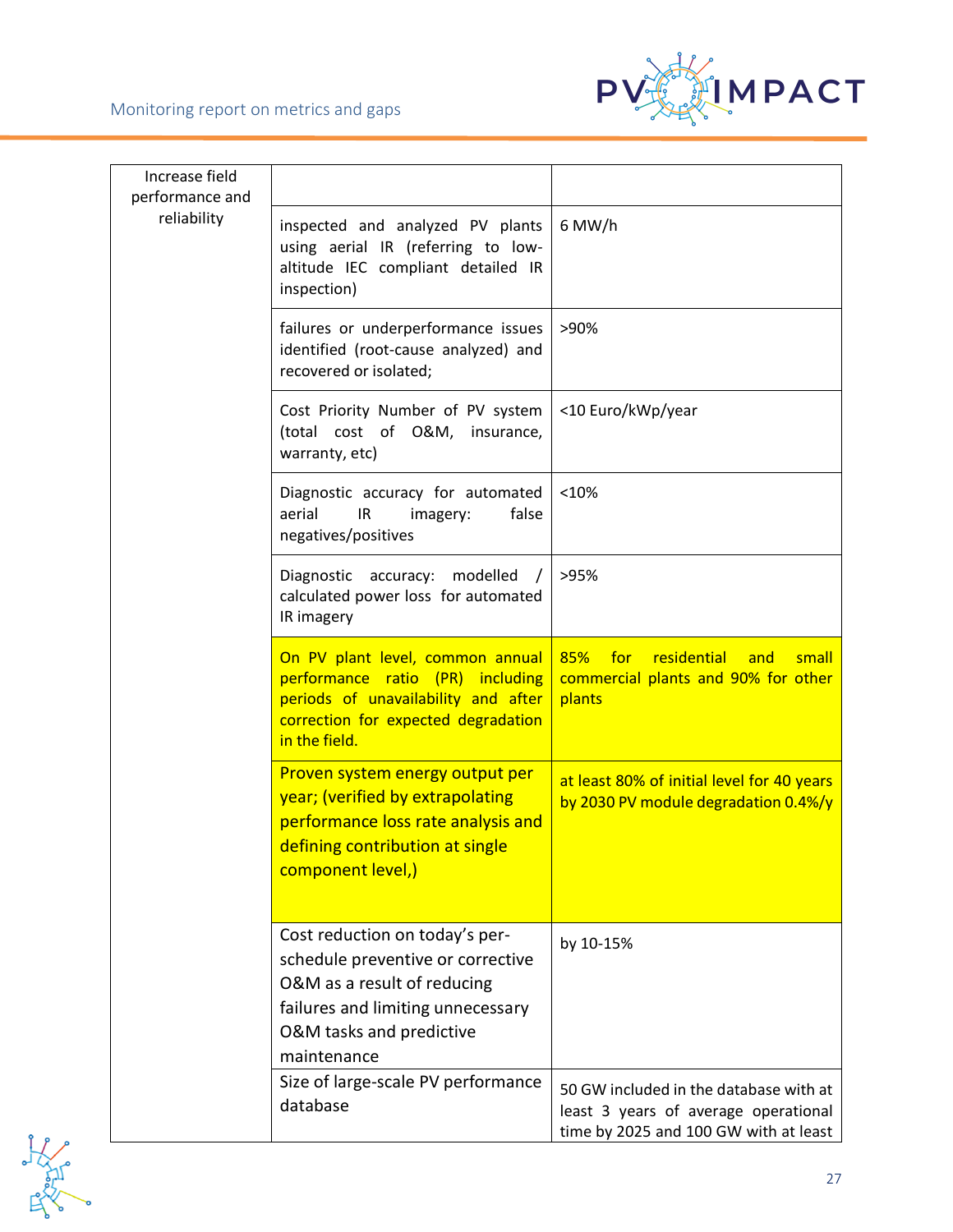

|                                                             |                                              | 7 years of average operational time by<br>2030                                                            |
|-------------------------------------------------------------|----------------------------------------------|-----------------------------------------------------------------------------------------------------------|
|                                                             | Typical WACC of utility scale PV             | Reduced by 1 % compared to base level                                                                     |
| Challenge 2                                                 | O&M costs                                    | Reduced by 33% thanks to optimisation<br>in contracts                                                     |
| Bankability,<br>warranties and                              | Milestones                                   |                                                                                                           |
| contractual terms                                           | Define standardized contractual KPIs for EPC |                                                                                                           |
|                                                             | associated risks                             | Define the warranty levels of modules, inverters and supporting structures with                           |
|                                                             | <b>Building energy coverage</b>              | >50% demand coverage, >30% self-<br>sufficiency, >80% electricity<br>self-<br>consumption                 |
| Challenge 3                                                 | PV in building costs                         | cost reduction >50% compared to 2020<br>levels                                                            |
| PV in buildings                                             | Product lifetime                             | operational lifetime of PV in buildings'<br>products >35 years                                            |
|                                                             | Circularity                                  | recyclability improved >50% compared<br>to 2020 levels and compatible with<br>building industry standards |
| Challenge 3<br><b>VIPV</b>                                  | Vehicle energy coverage                      | 40% average range extension, 50%<br>reduction of charging events                                          |
| Challenge 3<br>Agrivoltaics and<br>landscape<br>integration | Combined energy and crop yield               | should exceed that of either individual<br>use                                                            |
|                                                             | Costs reduction of floating PV               | >50% reduction compared to 2020<br>levels                                                                 |
| Challenge 3<br><b>Floating PV</b>                           | operational lifetime of floating PV          | Increase close to or equal to land-based<br>installations (>35 years)                                     |
|                                                             | recyclability                                | Improve by >50% compared to 2020<br>levels                                                                |

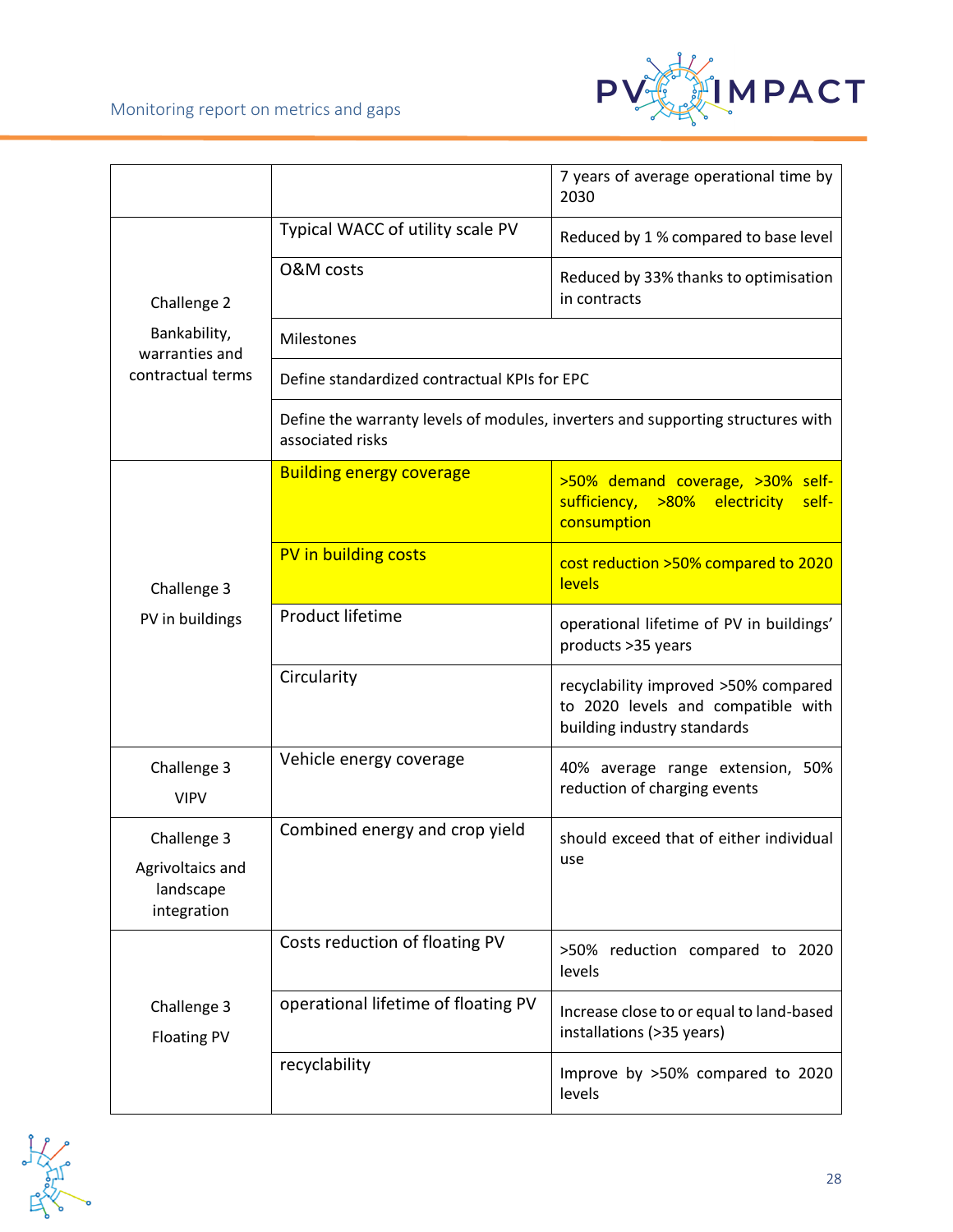

| Challenge 3                                                                                  | Cost reduction                                                                              | >50% compared to 2020 levels, while<br>maintaining<br>function<br>primary<br>of<br>infrastructure element |
|----------------------------------------------------------------------------------------------|---------------------------------------------------------------------------------------------|-----------------------------------------------------------------------------------------------------------|
| Infrastructure<br>integrated PV                                                              | operational lifetime of<br>infrastructure integrated PV                                     | Improve by >80% compared to 2020<br>levels                                                                |
|                                                                                              | recyclability                                                                               | Improve by >50% compared to 2020<br>levels                                                                |
|                                                                                              | Low light conversion efficiency                                                             | Improve by >25% on module level in the<br>range 200 lx-500 lx white light<br>illumination                 |
| Challenge 3                                                                                  | cost of energy harvester PV                                                                 | Reduce by >75% compared to 2020<br>levels                                                                 |
| Low-power energy<br>harvesting PV                                                            | operational lifetime of energy<br>harvester PV                                              | Increase >5 years                                                                                         |
|                                                                                              | recyclability                                                                               | Improve by >50% compared to 2020<br>levels and compatible with indoor or<br>consumer product standards    |
| Challenge 4<br>Improved<br>efficiencies by<br>integration of PV<br>systems in DC<br>networks | Hybrid AC / DC energy community<br>systems                                                  | achieve 30% improved efficiencies                                                                         |
| Challenge 5<br>Developing a PV<br>hotbed for urban<br>implementation                         | Share of PV on total electricity<br>generation<br>Share of PV of total energy<br>generation |                                                                                                           |

The KPIs highlighted in yellow are mapped in the following tables with a link with the relevant IP activity.

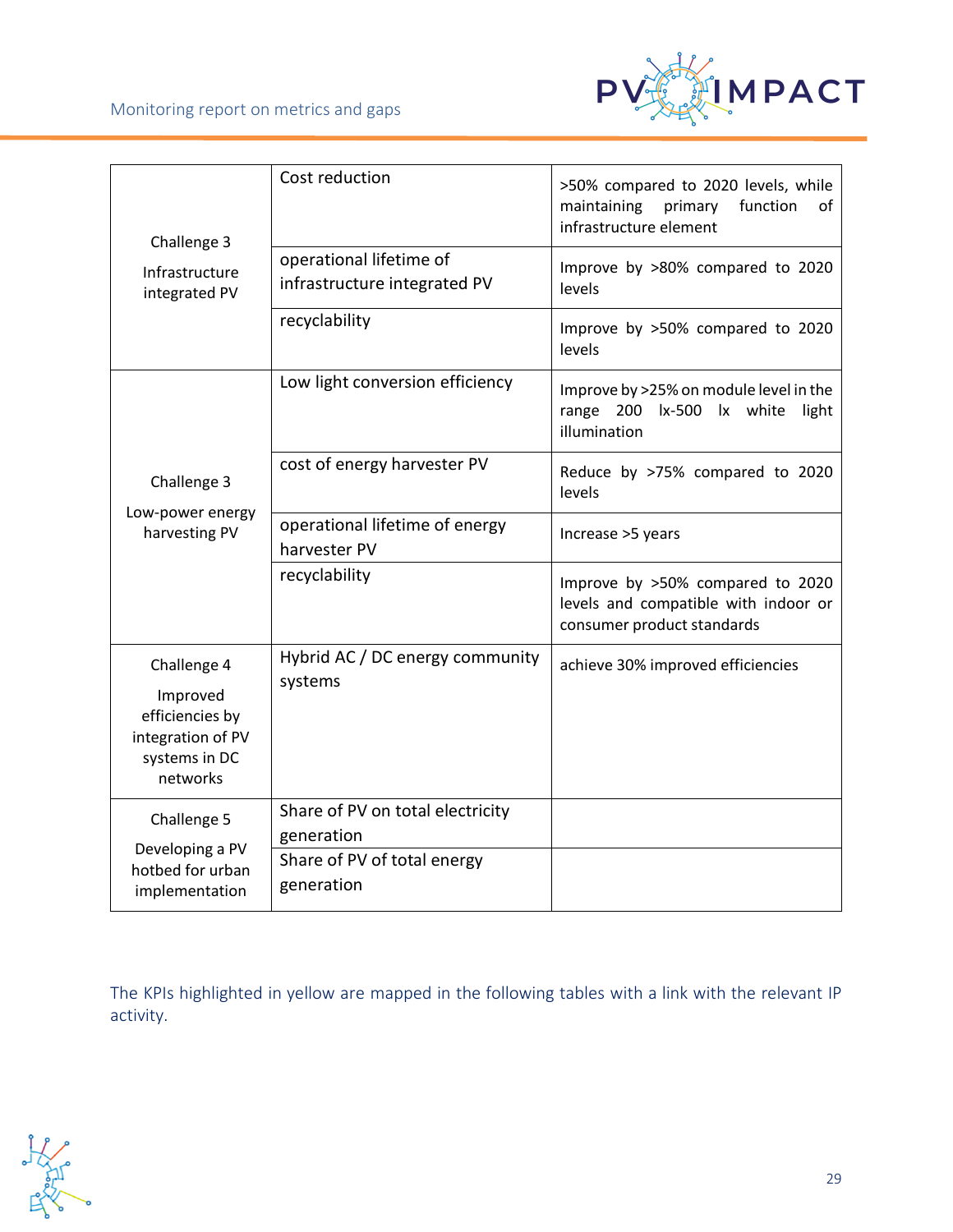

## **Major advances in efficiency of established technologies (Crystalline Silicon and Thin Films) and new concepts**

| IP                                        | <b>SRIA</b>                                  |
|-------------------------------------------|----------------------------------------------|
| Increase PV module efficiency by at least | Silicon PV: Module conversion efficiency 25% |
| 35% by 2030 compared to 2015, including   | (>40% increase)                              |
| with the introduction of novel PV         | Commercially available, Pk-based module      |
| technologies                              | efficiency >23%                              |
| (2015 ITRPV 17.5%, 2030 ITRPV module      | Tandem technology: Efficiency at least 5%    |
| area efficiency centered around 23%, 30%  | absolute above respective single junction    |
| increase)                                 | technology                                   |

### **Reduction of the cost of key technologies**

| IP                                                                                                                                                                                              | <b>SRIA</b>                                                            |
|-------------------------------------------------------------------------------------------------------------------------------------------------------------------------------------------------|------------------------------------------------------------------------|
| Reduce turn-key system costs by at least<br>50% by 2030 compared to 2015 with the<br>introduction of novel, potentially very-<br>high-efficiency PV technologies<br>manufactured at large scale | 0.025 €/kWh for utility-<br>LCoE in Europe<br>scale PV                 |
|                                                                                                                                                                                                 | <0.05 €/kWh for Integrated Photovoltaic elements                       |
|                                                                                                                                                                                                 | LCoE of Pk-PV technology Equal to or lower than<br>that for c-Si       |
|                                                                                                                                                                                                 | Production cost of additional junction<br>less<br>than $8 \epsilon/m2$ |

**Enabling mass realization of "(near) Zero Energy Buildings" (NZEB) by Building-Integrated PV (BIPV) through the establishment of structural collaborative innovation efforts between the PV sector and key sectors from the building industry:**

| ΙP                                                                                                                                                                                                                                                                                                                                                              | <b>SRIA</b> |
|-----------------------------------------------------------------------------------------------------------------------------------------------------------------------------------------------------------------------------------------------------------------------------------------------------------------------------------------------------------------|-------------|
| Develop BIPV elements, which at least   PV in building costs cost reduction<br>include thermal insulation and water   compared to 2020 levels<br>protection, to entirely replace roofs or<br>facades and reduce their additional cost by<br>50% by 2020, and by 75% by 2030<br>compared to 2015 levels, including with<br>flexibility in the production process | >50%        |

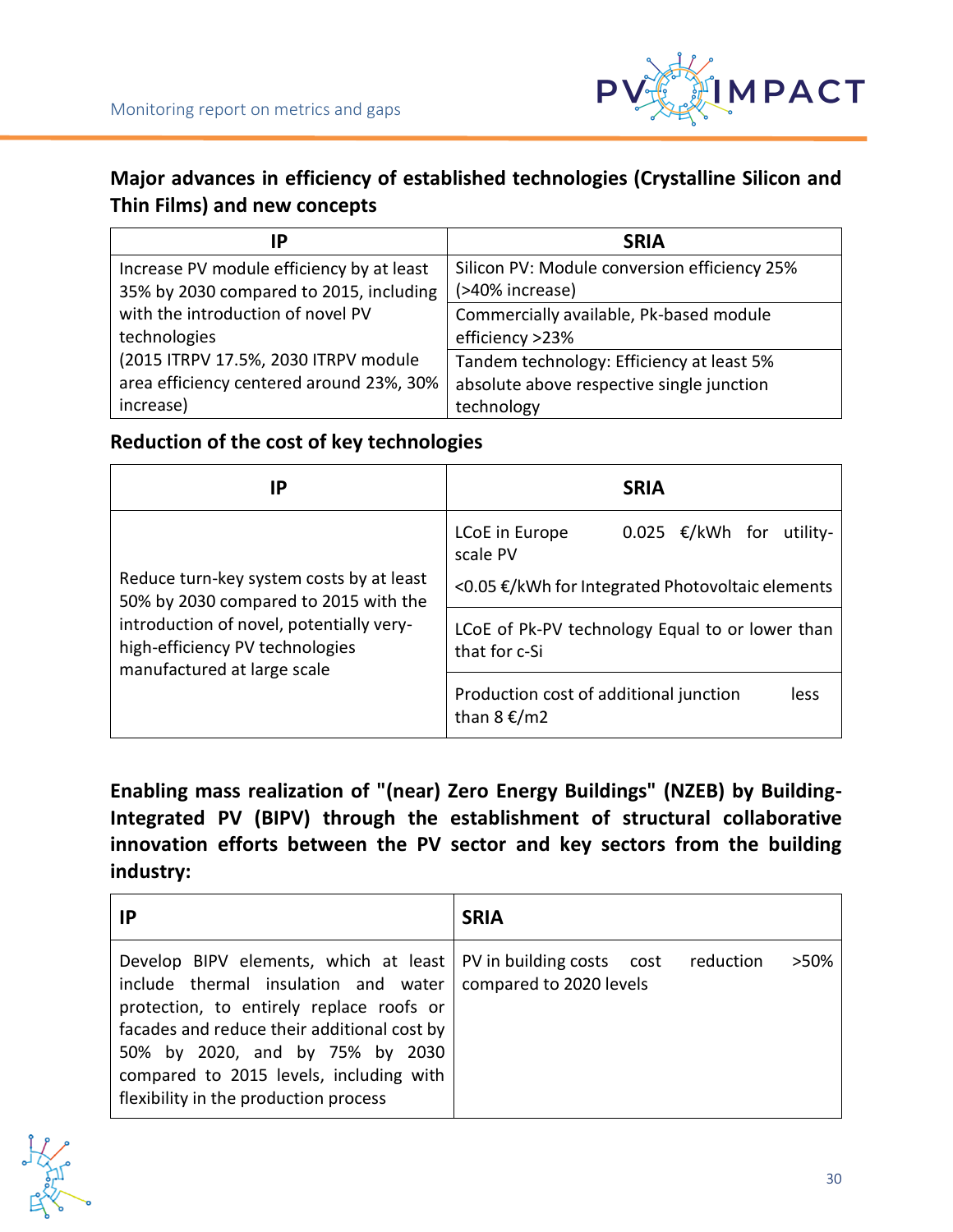

| Recognize the importance of aesthetics in<br>the activities of the implementation of<br>NZEB; |                                                                                                                |
|-----------------------------------------------------------------------------------------------|----------------------------------------------------------------------------------------------------------------|
|                                                                                               | Building energy coverage: >50% demand<br>coverage, >30% self-sufficiency, >80% electricity<br>self-consumption |

## **Further enhancement of lifetime, quality and sustainability and hence improving environmental performance**

| <b>IP</b>                                                                                                                                                                                  | <b>SRIA</b>                                                                                                                                                                                                                                       |
|--------------------------------------------------------------------------------------------------------------------------------------------------------------------------------------------|---------------------------------------------------------------------------------------------------------------------------------------------------------------------------------------------------------------------------------------------------|
| Maintain proven system energy output<br>per year at least 80% of initial level for 30<br>years by 2020 and for 35 years by 2025;                                                           | On PV plant level, common annual performance<br>ratio (PR) including periods of unavailability and<br>after correction for expected degradation in the<br>field. 85% for residential and small commercial<br>plants and 90% for other plants      |
|                                                                                                                                                                                            | Proven system energy output per year; (verified<br>by extrapolating performance loss rate analysis<br>and defining contribution at single component<br>level,) at least 80% of initial level for 40 years by<br>2030 PV module degradation 0.4%/y |
| Minimize life-cycle environmental impact<br>along the whole value chain of PV<br>electricity generation, and increase<br>recyclability of system components (in<br>particular: of modules) | Recycling of kerf<br>recovery of about 40% of<br>pure silicon                                                                                                                                                                                     |
|                                                                                                                                                                                            | Recovery of polymers from PV module waste for<br>chemical recycling >90% recovery of EVA,<br>PVF, PVDF and PET                                                                                                                                    |
|                                                                                                                                                                                            | End-of-Life recycling rate (EOL-RR) Silicon<br>Indium<br>$(90\%)$ ,<br>$(30\%)$ ,<br>Silver<br>(70%)<br>Cadmium/Tellurium (95%)                                                                                                                   |
|                                                                                                                                                                                            | Energy required to produce MGS<br>20<br>≺<br>kWh/kg (current value 32 kWh/kg)                                                                                                                                                                     |
|                                                                                                                                                                                            | Primary raw material usage Reduction<br>οf<br>Plastic, glass, Al, and Cu, by at least<br>3%                                                                                                                                                       |

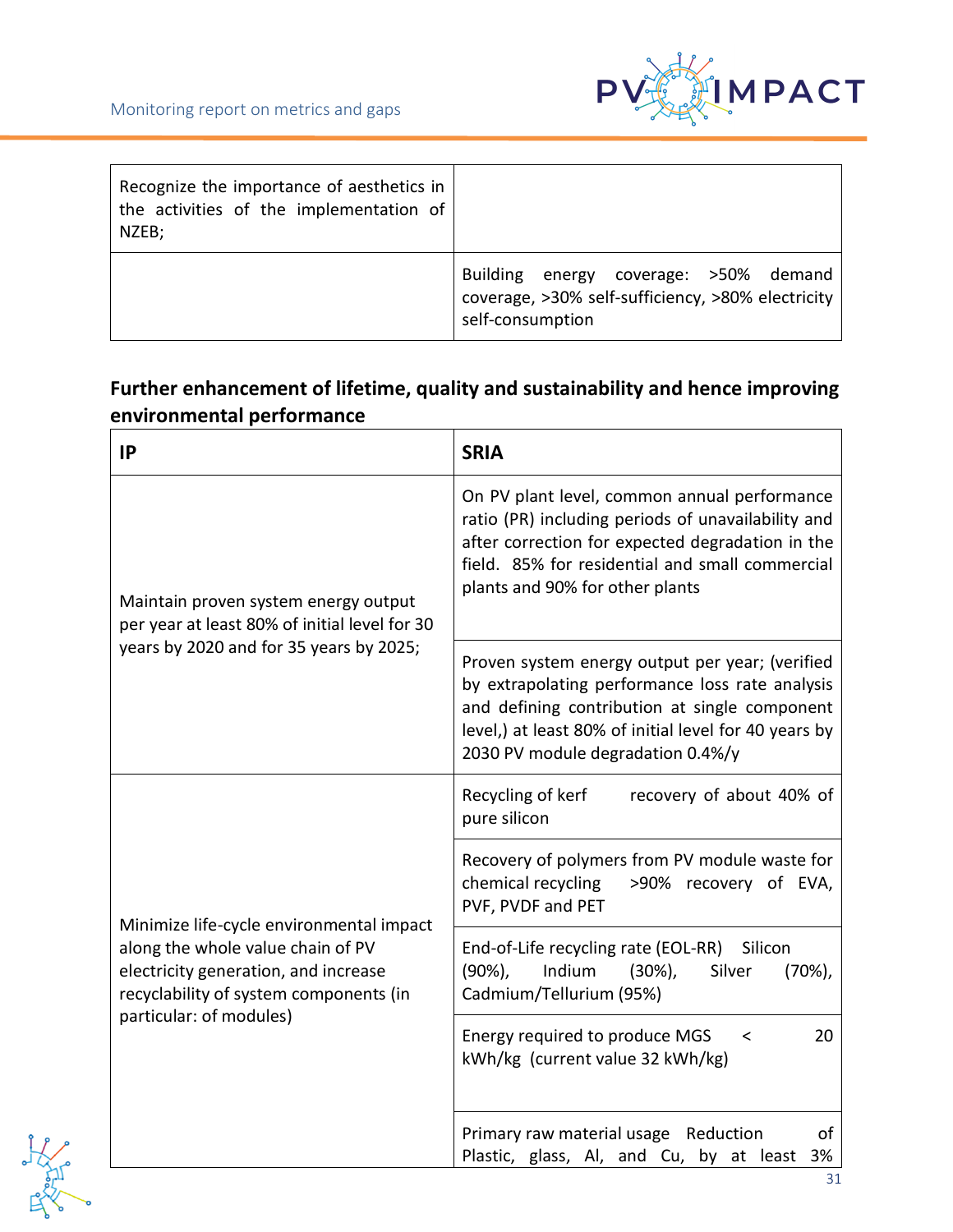

|                                                                                                                                                                                                                   | (respectively 3%, 4%, 4%, 2% reduction by 2030<br>and further 7%, 6%, 6%, 7% by 2050)                                                                                |
|-------------------------------------------------------------------------------------------------------------------------------------------------------------------------------------------------------------------|----------------------------------------------------------------------------------------------------------------------------------------------------------------------|
|                                                                                                                                                                                                                   | Primary raw material usage for BOS i.e., concrete<br>and steel<br>Reduction by at least 3% (4%<br>reduction by 2030 and further 6-7% by 2050)                        |
|                                                                                                                                                                                                                   | Carbon footprint PV tandem system $<$ 40 g<br>CO2-eq/kWh, thin film single junction < 20 g CO2-<br>eq/kWh                                                            |
| Perform focused research and apply &<br>progress eco-design requirements in<br>preparation of implementing measures<br>supporting maximum energy yield<br>(kWh/kWp) and lowest life-cycle<br>environmental impact | Lifetime in Eco-design 40 years for PV modules                                                                                                                       |
|                                                                                                                                                                                                                   | 15 years minimum for all electronic / electro-<br>mechanical components of the<br>inverter,<br>including the software needed for the full<br>function of the device. |
|                                                                                                                                                                                                                   | repair/reuse after EoL of first life<br>%<br><b>PV</b><br>>50%                                                                                                       |
|                                                                                                                                                                                                                   | years of operation for reused modules<br>$>10$<br>years                                                                                                              |
|                                                                                                                                                                                                                   | cumulative lifetime minimum40 years                                                                                                                                  |

The SRIA went then through targeted consultation with relevant experts and interest groups and will be published in April 2022.

The list of KPIs with the mapping with the existing activities of the Implementation Plan was sent to the IWG-PV and was subject of discussion with the IWG-PV Secretariat. The Chairs of the IWG-PV has since then decided to enter into a phase of adaptation of the Implementation Plan using a new setting based on the SRIA structure which will revolutionise the look of the Implan. The feedback phase from the members is still ongoing and the IWG-PV is foreseeing an update of the IP in the second half of 2022.